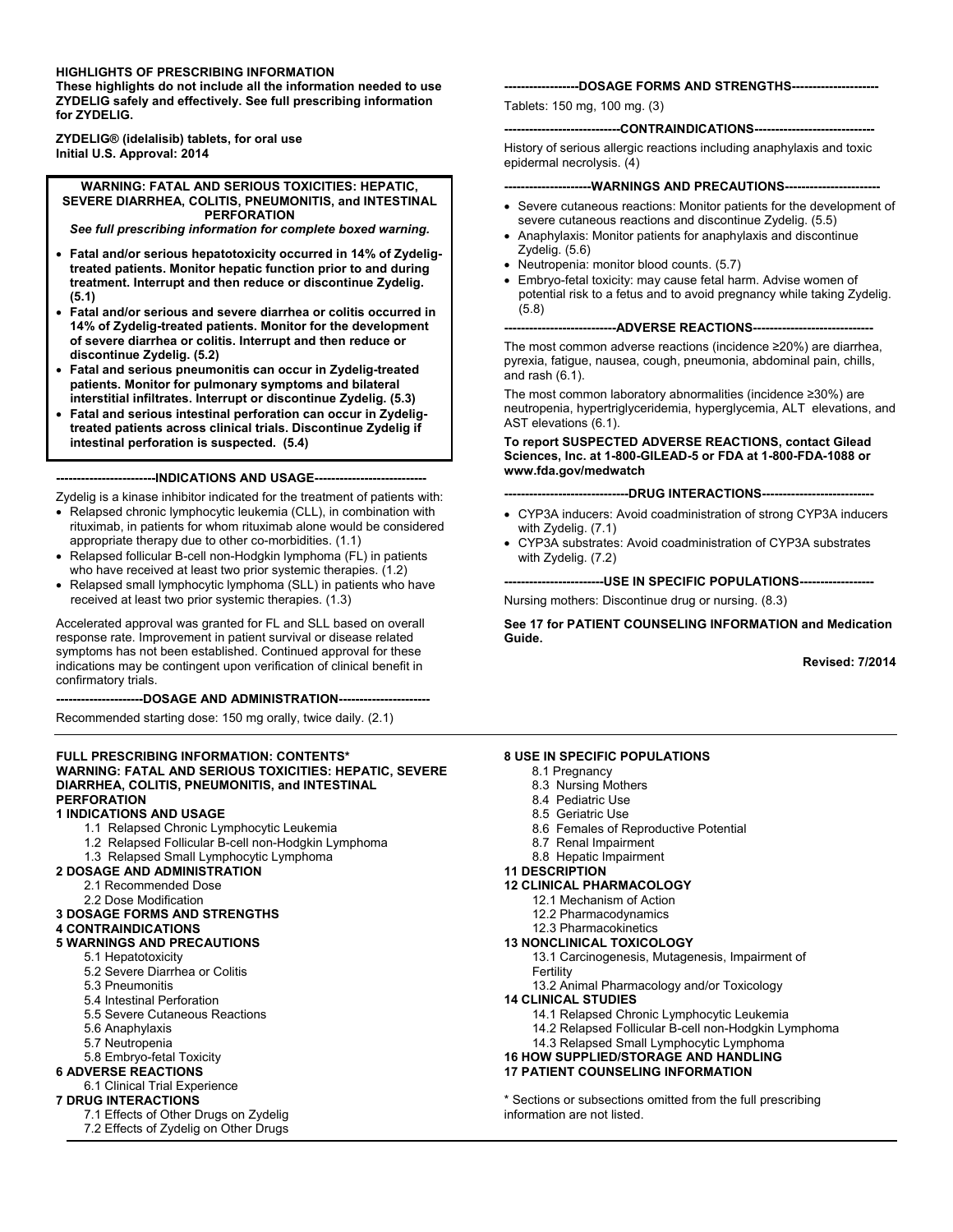### **FULL PRESCRIBING INFORMATION**

### **WARNING: FATAL AND SERIOUS TOXICITIES: HEPATIC, SEVERE DIARRHEA, COLITIS, PNEUMONITIS, and INTESTINAL PERFORATION**

- x **Fatal and/or serious hepatotoxicity occurred in 14% of Zydelig-treated patients. Monitor hepatic function prior to and during treatment. Interrupt and then reduce or discontinue Zydelig as recommended** *[see Dosage and Administration (2.2), Warnings and Precautions (5.1)].*
- x **Fatal and/or serious and severe diarrhea or colitis occurred in 14% of Zydeligtreated patients. Monitor for the development of severe diarrhea or colitis. Interrupt and then reduce or discontinue Zydelig as recommended** *[see Dosage and Administration (2.2), Warnings and Precautions (5.2)].*
- x **Fatal and serious pneumonitis can occur in Zydelig-treated patients. Monitor for pulmonary symptoms and bilateral interstitial infiltrates. Interrupt or discontinue Zydelig as recommended** *[see Dosage and Administration (2.2), Warnings and Precautions (5.3)].*
- x **Fatal and serious intestinal perforation can occur in Zydelig-treated patients across clinical trials. Discontinue Zydelig for intestinal perforation** *[see Warnings and Precautions (5.4)].*

# **1 INDICATIONS AND USAGE**

# **1.1 Relapsed Chronic Lymphocytic Leukemia**

Zydelig is indicated, in combination with rituximab, for the treatment of patients with relapsed chronic lymphocytic leukemia (CLL) for whom rituximab alone would be considered appropriate therapy due to other co-morbidities.

# **1.2 Relapsed Follicular B-cell non-Hodgkin Lymphoma**

Zydelig is indicated for the treatment of patients with relapsed follicular B-cell non-Hodgkin lymphoma (FL) who have received at least two prior systemic therapies.

Accelerated approval was granted for this indication based on Overall Response Rate *[see Clinical Studies (14.2)].* An improvement in patient survival or disease related symptoms has not been established. Continued approval for this indication may be contingent upon verification of clinical benefit in confirmatory trials.

# **1.3 Relapsed Small Lymphocytic Lymphoma**

Zydelig is indicated for the treatment of patients with relapsed small lymphocytic lymphoma (SLL) who have received at least two prior systemic therapies.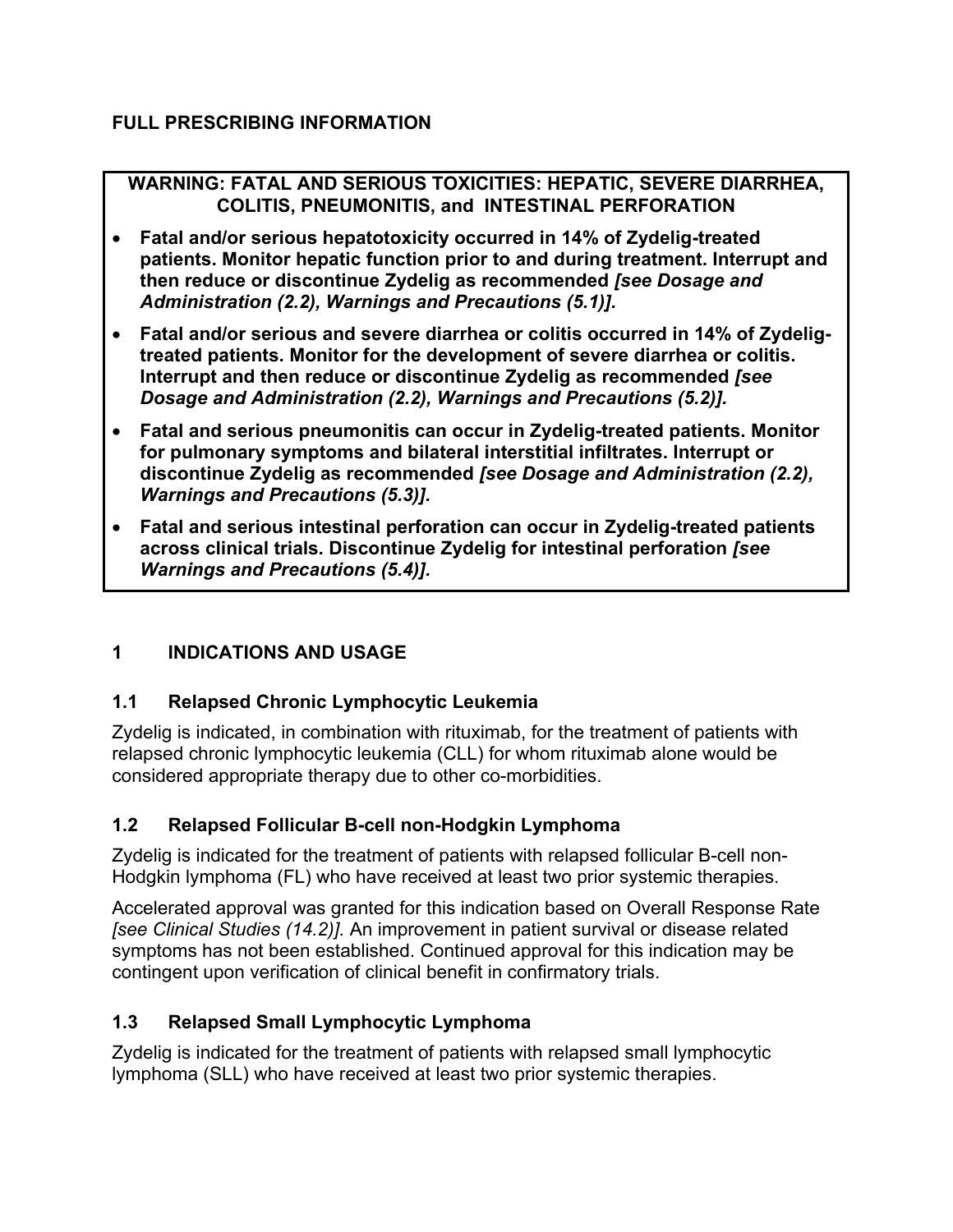Accelerated approval was granted for this indication based on Overall Response Rate *[see Clinical Studies (14.3)].* An improvement in patient survival or disease related symptoms has not been established. Continued approval for this indication may be contingent upon verification of clinical benefit in confirmatory trials.

# **2 DOSAGE AND ADMINISTRATION**

# **2.1 Recommended Dose**

The recommended maximum starting dose of Zydelig is 150 mg administered orally twice daily.

Zydelig can be taken with or without food. Tablets should be swallowed whole.

Continue treatment until disease progression or unacceptable toxicity. The optimal and safe dosing regimen for patients who receive treatment longer than several months is unknown.

# **2.2 Dose Modification**

See the table below for dose modification instructions for specific toxicities related to Zydelig. For other severe or life-threatening toxicities related to Zydelig, withhold drug until toxicity is resolved. If resuming Zydelig after interruption for other severe or lifethreatening toxicities, reduce the dose to 100 mg twice daily. Recurrence of other severe or life-threatening Zydelig-related toxicity upon rechallenge should result in permanent discontinuation of Zydelig.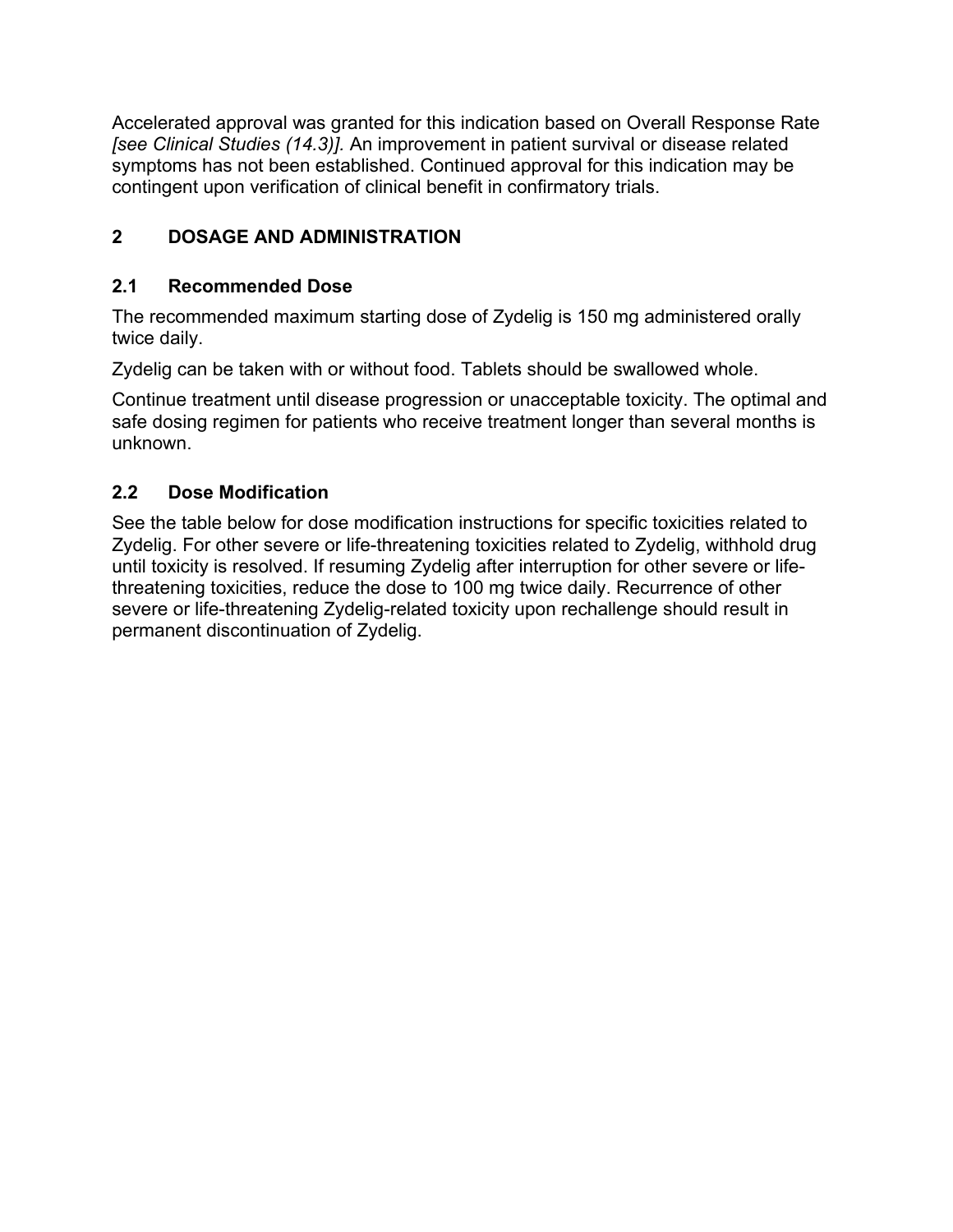| <b>Pneumonitis</b>                                                                                    | Any symptomatic pneumonitis                                                  |                                                                                                                              |                                                                                                                                  |
|-------------------------------------------------------------------------------------------------------|------------------------------------------------------------------------------|------------------------------------------------------------------------------------------------------------------------------|----------------------------------------------------------------------------------------------------------------------------------|
|                                                                                                       | Discontinue Zydelig in patients with any severity of symptomatic pneumonitis |                                                                                                                              |                                                                                                                                  |
| <b>ALT/AST</b>                                                                                        | >3-5 x ULN                                                                   | >5-20 x ULN                                                                                                                  | >20 x ULN                                                                                                                        |
|                                                                                                       | Maintain Zydelig dose.<br>Monitor at least weekly<br>until <1 x ULN.         | Withhold Zydelig.<br>Monitor at least weekly<br>until ALT/AST are <1 x<br>ULN, then may resume<br>Zydelig at 100 mg BID.     | Discontinue Zydelig<br>permanently.                                                                                              |
| <b>Bilirubin</b>                                                                                      | >1.5-3 x ULN                                                                 | >3-10 x ULN                                                                                                                  | <b>&gt;10 x ULN</b>                                                                                                              |
|                                                                                                       | Maintain Zydelig dose.<br>Monitor at least weekly<br>until $\leq$ 1 x ULN.   | Withhold Zydelig.<br>Monitor at least weekly<br>until bilirubin is $<$ 1 x<br>ULN, then may resume<br>Zydelig at 100 mg BID. | Discontinue Zydelig<br>permanently.                                                                                              |
|                                                                                                       | <b>Moderate diarrhea</b>                                                     | Severe diarrhea or                                                                                                           | Life-threatening diarrhea                                                                                                        |
| Diarrhea*                                                                                             |                                                                              | hospitalization                                                                                                              |                                                                                                                                  |
|                                                                                                       | Maintain Zydelig dose.<br>Monitor at least weekly<br>until resolved.         | Withhold Zydelig.<br>Monitor at least weekly<br>until resolved, then may<br>resume Zydelig at 100<br>mg BID.                 | Discontinue Zydelig<br>permanently.                                                                                              |
| Neutropenia                                                                                           | ANC 1.0 to <1.5 Gi/L                                                         | ANC 0.5 to <1.0 Gi/L                                                                                                         | <b>ANC &lt;0.5 Gi/L</b>                                                                                                          |
|                                                                                                       | Maintain Zydelig dose.                                                       | Maintain Zydelig dose.<br>Monitor ANC at least<br>weekly.                                                                    | Interrupt Zydelig. Monitor<br>ANC at least weekly until<br>ANC ≥0.5 Gi/L, then may<br>resume Zydelig at 100 mg<br>BID.           |
| Thrombocytopenia                                                                                      | Platelets 50 to <75 Gi/L                                                     | Platelets 25 to <50 Gi/L                                                                                                     | Platelets <25 Gi/L                                                                                                               |
| Abbreviations: ALT, alanine aminotransferase; AST, aspartate aminotransferase; BID, twice daily; ULN, | Maintain Zydelig dose.                                                       | Maintain Zydelig dose.<br>Monitor platelet counts at<br>least weekly.                                                        | Interrupt Zydelig. Monitor<br>platelet count at least<br>weekly. May resume<br>Zydelig at 100 mg BID<br>when platelets ≥25 Gi/L. |

**Table 1 Dose Modifications for Toxicities Due to Zydelig**

upper limit of normal

\*Moderate diarrhea: increase of 4–6 stools per day over baseline; severe diarrhea: increase of ≥7 stools per day over baseline.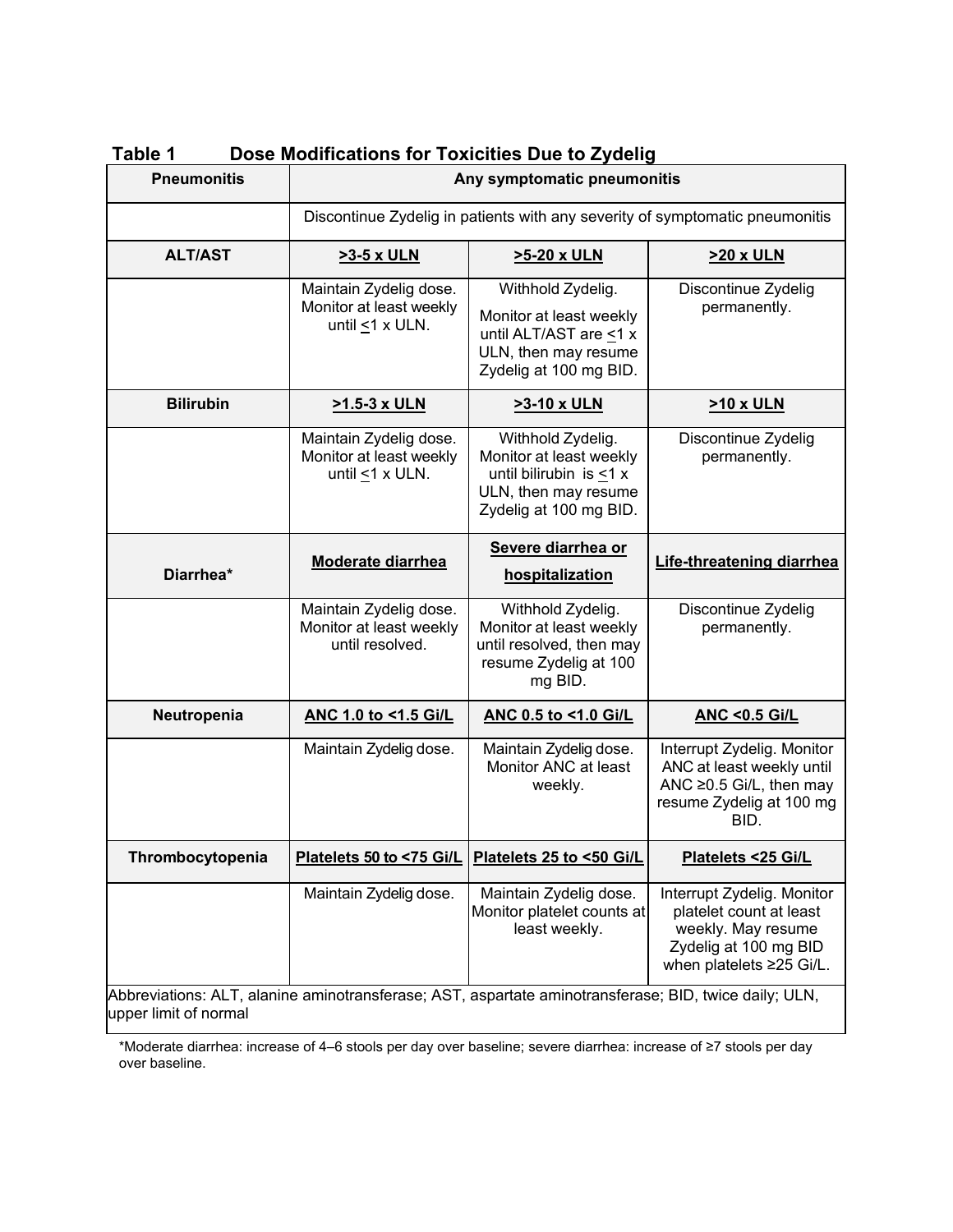# **3 DOSAGE FORMS AND STRENGTHS**

150 mg tablets: pink, oval-shaped, film-coated tablet debossed with "GSI" on one side and "150" on the other side.

100 mg tablets: orange, oval-shaped, film-coated tablet debossed with "GSI" on one side and "100" on the other side.

# **4 CONTRAINDICATIONS**

History of serious allergic reactions including anaphylaxis and toxic epidermal necrolysis.

# **5 WARNINGS AND PRECAUTIONS**

### **5.1 Hepatotoxicity**

Fatal and/or serious hepatotoxicity occurred in 14% of patients treated with Zydelig. Elevations in ALT or AST greater than 5 times the upper limit of normal have occurred *[see Adverse Reactions (6.1)].* These findings were generally observed within the first 12 weeks of treatment and were reversible with dose interruption. After resumption of treatment at a lower dose, 26% of patients had recurrence of ALT and AST elevations. Discontinue Zydelig for recurrent hepatotoxicity.

Avoid concurrent use of Zydelig with other drugs that may cause liver toxicity.

Monitor ALT and AST in all patients every 2 weeks for the first 3 months of treatment, every 4 weeks for the next 3 months, then every 1 to 3 months thereafter. Monitor weekly for liver toxicity if the ALT or AST rises above 3 times the upper limit of normal until resolved. Withhold Zydelig if the ALT or AST is greater than 5 times the upper limit of normal, and continue to monitor AST, ALT and total bilirubin weekly until the abnormality is resolved *[see Dosage and Administration (2.2)].*

# **5.2 Severe Diarrhea or Colitis**

Severe diarrhea or colitis (Grade 3 or higher) occurred in 14% of Zydelig-treated patients across clinical trials *[see Adverse Reactions (6.1)].* Diarrhea can occur at any time. Avoid concurrent use of Zydelig and other drugs that cause diarrhea. Diarrhea due to Zydelig responds poorly to antimotility agents. Median time to resolution ranged between 1 week and 1 month across trials, following interruption of Zydelig therapy and in some instances, use of corticosteroids *[see Dosage and Administration (2.2)].*

#### **5.3 Pneumonitis**

Fatal and serious pneumonitis occurred in patients treated with Zydelig. Patients taking Zydelig who present with pulmonary symptoms such as cough, dyspnea, hypoxia,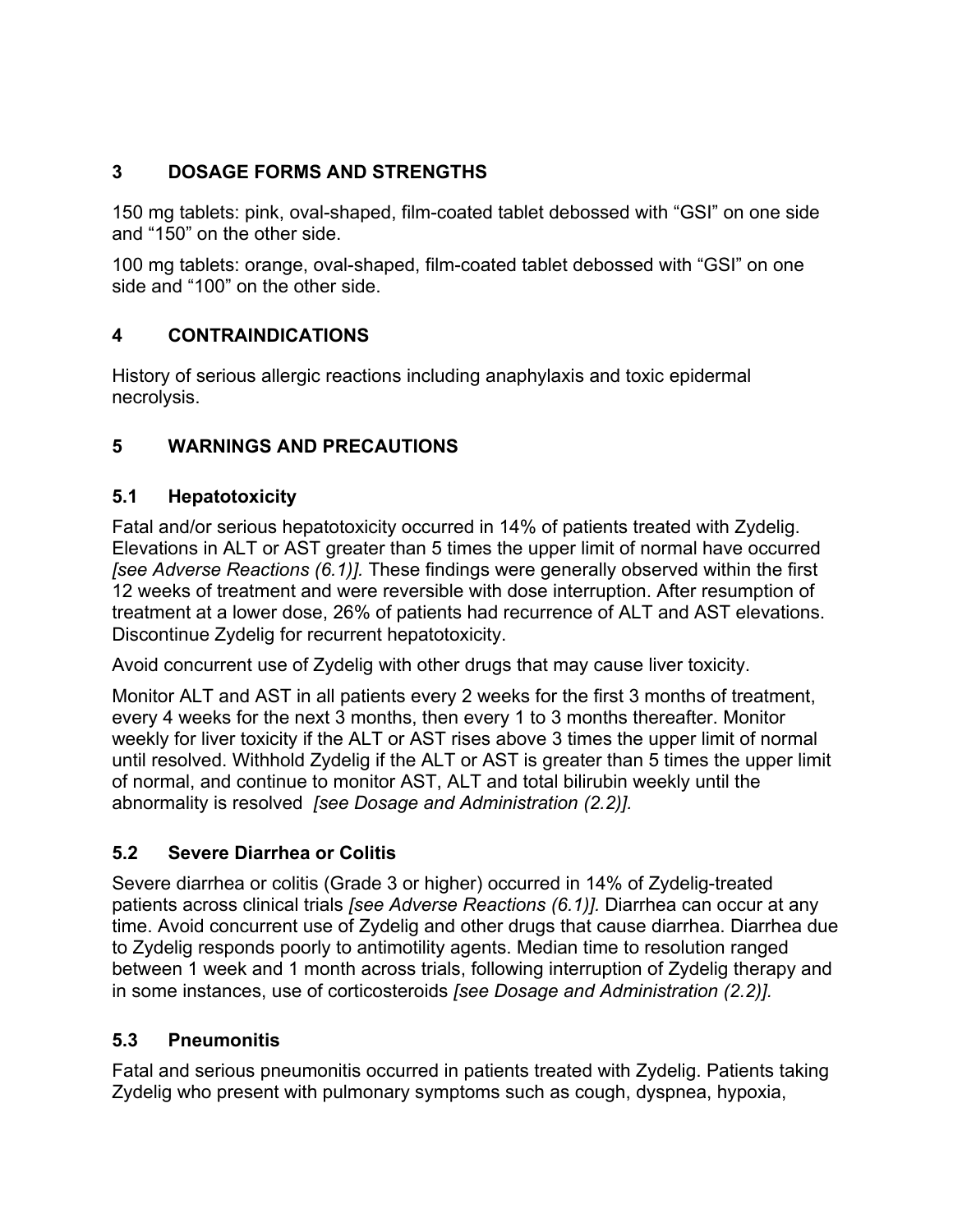interstitial infiltrates on a radiologic exam, or a decline by more than 5% in oxygen saturation should be evaluated for pneumonitis. If pneumonitis is suspected, interrupt Zydelig until the etiology of the pulmonary symptoms has been determined. Patients with pneumonitis thought to be caused by Zydelig have been treated with discontinuation of Zydelig and administration of corticosteroids.

# **5.4 Intestinal Perforation**

Fatal and serious intestinal perforation occurred in Zydelig-treated patients. At the time of perforation, some patients had moderate to severe diarrhea. Advise patients to promptly report any new or worsening abdominal pain, chills, fever, nausea, or vomiting. Discontinue Zydelig permanently in patients who experience intestinal perforation.

# **5.5 Severe Cutaneous Reactions**

One case of toxic epidermal necrolysis (TEN) occurred in a study of Zydelig in combination with rituximab and bendamustine. Other severe or life-threatening (Grade  $\geq$ 3) cutaneous reactions, including dermatitis exfoliative, rash, rash erythematous, rash generalized, rash macular, rash maculo-papular, rash papular, rash pruritic, exfoliative rash, and skin disorder, have been reported in Zydelig-treated patients. Monitor patients for the development of severe cutaneous reactions and discontinue Zydelig.

# **5.6 Anaphylaxis**

Serious allergic reactions, including anaphylaxis, have been reported in patients on Zydelig. In patients who develop serious allergic reactions, discontinue Zydelig permanently and institute appropriate supportive measures.

# **5.7 Neutropenia**

Treatment-emergent Grade 3 or 4 neutropenia occurred in 31% of Zydelig-treated patients across clinical trials *[see Adverse Reactions (6.1)].* Monitor blood counts at least every two weeks for the first 3 months of therapy, and at least weekly in patients while neutrophil counts are less than 1.0 Gi/L *[see Dosage and Administration (2.2)].*

# **5.8 Embryo-fetal Toxicity**

Based on findings in animals, Zydelig may cause fetal harm when administered to a pregnant woman. Idelalisib is teratogenic in rats, at systemic exposures 12 times those reported in patients at the recommended dose of 150 mg twice daily. If this drug is used during pregnancy, or if the patient becomes pregnant while taking this drug, the patient should be apprised of the potential hazard to a fetus *[see Use in Specific Populations (8.1)].*

Advise females of reproductive potential to avoid becoming pregnant while taking Zydelig. If contraceptive methods are being considered, use effective contraception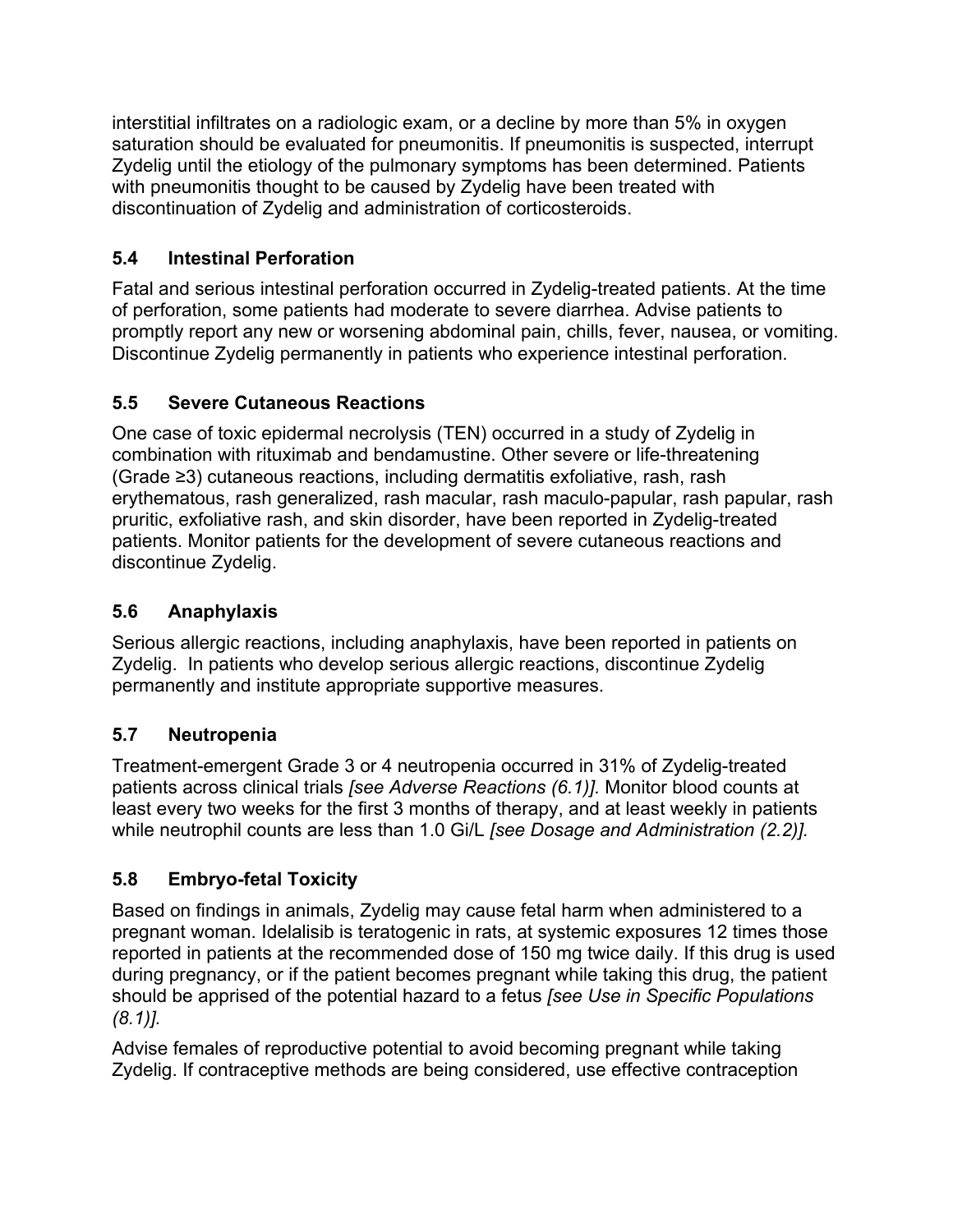during treatment, and for at least 1 month after the last dose of Zydelig *[see Use in Specific Populations (8.6)].*

# **6 ADVERSE REACTIONS**

The following serious adverse reactions have been associated with Zydelig in clinical trials and are discussed in greater detail in other sections of the prescribing information.

- x Hepatotoxicity *[see Warnings and Precautions (5.1)]*
- **Severe Diarrhea or Colitis** *[see Warnings and Precautions (5.2)]*
- x Pneumonitis *[see Warnings and Precautions (5.3)]*
- Intestinal Perforation *[see Warnings and Precautions (5.4)]*
- **Severe Cutaneous Reactions** *[see Warnings and Precautions (5.5)]*
- x Anaphylaxis *[see Warnings and Precautions (5.6)]*
- x Neutropenia *[see Warnings and Precautions (5.7)]*

# **6.1 Clinical Trial Experience**

Because clinical trials are conducted under widely varying conditions, adverse reaction rates observed in the clinical trials of a drug cannot be directly compared to rates in the clinical trials of another drug and may not reflect the rates observed in practice.

#### *Summary of Clinical Trials in Chronic Lymphocytic Leukemia*

The safety data reflect subject exposure to Zydelig from Study 1, in which 218 subjects with relapsed CLL received up to 8 doses of rituximab with or without Zydelig 150 mg twice daily. The median duration of exposure to Zydelig was 5 months.

Serious adverse reactions were reported in 54 (49%) subjects treated with Zydelig + rituximab. The most frequent ( $\geq$ 2%) serious adverse reactions reported for subjects treated with Zydelig were pneumonia (17%), pyrexia (9%), sepsis (8%), febrile neutropenia (5%) and diarrhea (5%). Adverse reactions that led to discontinuation of Zydelig occurred in 11 (10%) subjects. The most common adverse reactions that led to treatment discontinuations were hepatotoxicity and diarrhea/colitis.

Thirty-nine subjects (35%) had dose interruptions and sixteen subjects (15%) had dose reductions due to adverse reactions or laboratory abnormalities. The most common reasons for dose reductions were elevated transaminases, diarrhea or colitis, and rash.

Table 2 and Table 3 summarize common adverse reactions and laboratory abnormalities reported for Zydelig + rituximab and placebo + rituximab arms.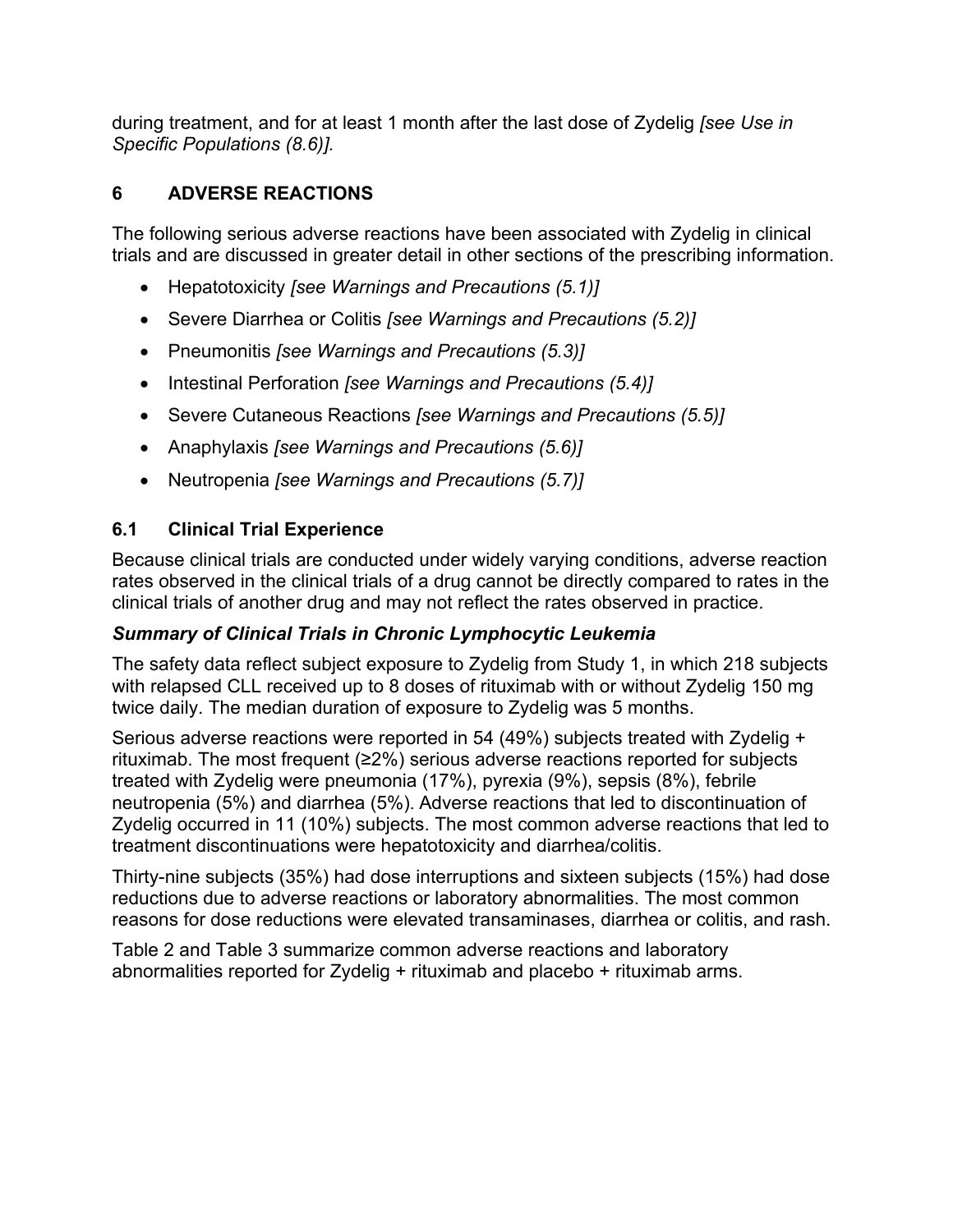|                                                      | Zydelig + R<br>$N=110(%)$ |                |                  | Placebo + R<br>$N=108$ (%) |  |
|------------------------------------------------------|---------------------------|----------------|------------------|----------------------------|--|
| <b>Adverse Reaction</b>                              | <b>Any Grade</b>          | Grade $\geq 3$ | <b>Any Grade</b> | Grade $\geq 3$             |  |
| Gastrointestinal disorders                           |                           |                |                  |                            |  |
| nausea                                               | 28 (25)                   | $\mathbf 0$    | 23(21)           | $\mathbf 0$                |  |
| vomiting                                             | 14(13)                    | $\pmb{0}$      | 9(8)             | $\mathbf 0$                |  |
| diarrhea <sup>(a)</sup>                              | 23(21)                    | 6(5)           | 17(16)           | $\mathbf 0$                |  |
| gastroesophageal reflux disease                      | 7(6)                      | $\mathbf 0$    | 1(1)             | $\mathbf 0$                |  |
| stomatitis                                           | 7(6)                      | 2(2)           | 2(2)             | $\mathbf 0$                |  |
| Nervous system disorders                             |                           |                |                  |                            |  |
| headache                                             | 11(10)                    | 1(1)           | 5(5)             | $\mathbf 0$                |  |
| General disorders and administration site conditions |                           |                |                  |                            |  |
| pyrexia                                              | 38 (35)                   | 3(3)           | 18(17)           | 1(1)                       |  |
| chills                                               | 23(21)                    | 2(2)           | 17(16)           | $\pmb{0}$                  |  |
| pain                                                 | 8(7)                      | 0              | 2(2)             | $\mathbf 0$                |  |
| Skin and subcutaneous tissue disorders               |                           |                |                  |                            |  |
| rash <sup>(b)</sup>                                  | 20(18)                    | 4(4)           | 7(6)             | 1(1)                       |  |
| Respiratory, thoracic, and mediastinal disorders     |                           |                |                  |                            |  |
| pneumonia <sup>(c)</sup>                             | 25(23)                    | 18 (16)        | 19 (18)          | 14(13)                     |  |
| nasal congestion                                     | 6(5)                      | $\pmb{0}$      | 2(2)             | $\mathbf 0$                |  |
| Infections and infestations                          |                           |                |                  |                            |  |
| sepsis <sup>(d)</sup>                                | 9(8)                      | 8(7)           | 4(4)             | 4(4)                       |  |
| bronchitis                                           | 7(6)                      | 1(1)           | 3(3)             | 1(1)                       |  |
| sinusitis                                            | 9(8)                      | 0              | 4(4)             | $\mathbf 0$                |  |
| urinary tract infection                              | 6(5)                      | $\mathbf 0$    | 3(3)             | 2(2)                       |  |
| Musculoskeletal and connective tissue disorders      |                           |                |                  |                            |  |
| arthralgia                                           | 8(7)                      | 1(1)           | 4(4)             | 1(1)                       |  |

Table 2 Adverse Reactions Reported in ≥5% of CLL Patients and Occurred at **≥2% Higher Incidence in Subjects Receiving Zydelig** 

(a) Diarrhea includes the following preferred terms: diarrhea, colitis.

(b) Rash includes the following preferred terms: dermatitis exfoliative, rash, rash macular, rash maculo-papular, rash papular, rash pruritic, and skin disorder.

(c) Pneumonia includes the terms: pneumonia, pneumonitis, lung infection, lung infiltration, pneumocystis jiroveci pneumonia, pneumonia legionella, lung infection pseudomonal, pneumonia fungal, respiratory tract infection, lower respiratory tract infection, and lower respiratory tract infection bacterial.

(d) Sepsis includes the terms: sepsis, septic shock, neutropenic sepsis, and sepsis syndrome.

R: rituximab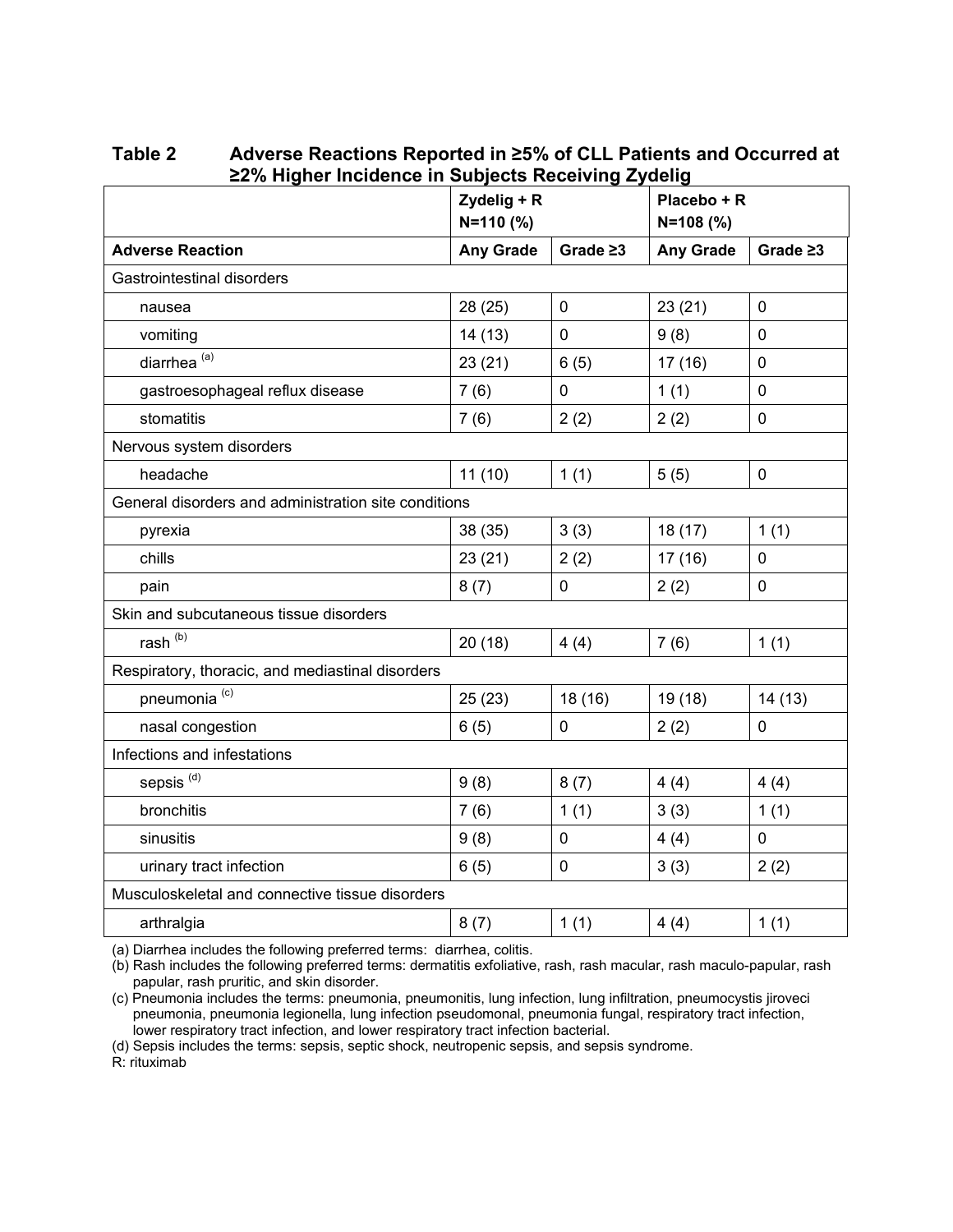| Receiving Zydelig                    |                              |           |                            |              |
|--------------------------------------|------------------------------|-----------|----------------------------|--------------|
|                                      | Zydelig + R<br>$N = 110$ (%) |           | Placebo + R<br>$N=108$ (%) |              |
| <b>Laboratory Parameter</b>          | <b>Any Grade</b>             | Grade 3-4 | <b>Any Grade</b>           | Grade 3-4    |
| Hematology abnormalities             |                              |           |                            |              |
| neutrophil count decreased           | 66 (60)                      | 41 (37)   | 55 (51)                    | 29 (27)      |
| lymphocyte count decreased           | 22(20)                       | 10(9)     | 13(12)                     | 4(4)         |
| lymphocyte count increased           | 27(25)                       | 20(18)    | 10(9)                      | 5(5)         |
| Serum chemistry abnormalities        |                              |           |                            |              |
| ALT increased                        | 38(35)                       | 9(8)      | 11(10)                     | 1(1)         |
| AST increased                        | 27(25)                       | 6(5)      | 15 (14)                    | 0            |
| <b>GGT</b> increased                 | 29 (26)                      | 2(2)      | 15(14)                     | 3(3)         |
| triglycerides (hypertriglyceridemia) | 62 (56)                      | 3(3)      | 37(34)                     | 0            |
| hyperglycemia                        | 59 (54)                      | 8(7)      | 50 (46)                    | 2(2)         |
| hypoglycemia                         | 12(11)                       | 0         | 5(5)                       | $\mathbf{0}$ |
| hyponatremia                         | 22(20)                       | 2(2)      | 16(15)                     | 7(6)         |

Table 3 Treatment-emergent Laboratory Abnormalities Reported in ≥10% of CLL Patients Occurring at a ≥5% Higher Incidence in Subjects **Receiving Zydelig** 

Grades were obtained per CTCAE version 4.03.

R: rituximab

#### *Summary of Clinical Trials in Indolent Non-Hodgkin Lymphoma*

The safety data reflect exposure to Zydelig in 146 adults with indolent non-Hodgkin lymphoma treated with Zydelig 150 mg twice daily in clinical trials. The median duration of exposure was 6.1 months (range 0.3 to 26.4 months).

Serious adverse reactions were reported in 73 (50%) subjects. The most frequent serious adverse reactions that occurred were pneumonia (15%), diarrhea (11%), and pyrexia (9%).

Adverse reactions resulted in interruption or discontinuation for 78 (53%) subjects. The most common reasons for interruption or discontinuations were diarrhea (11%), pneumonia (11%), and elevated transaminases (10%).

Table 4 provides the adverse reactions occurring in at least 10% of subjects receiving Zydelig monotherapy, and Table 5 provides the treatment-emergent laboratory abnormalities.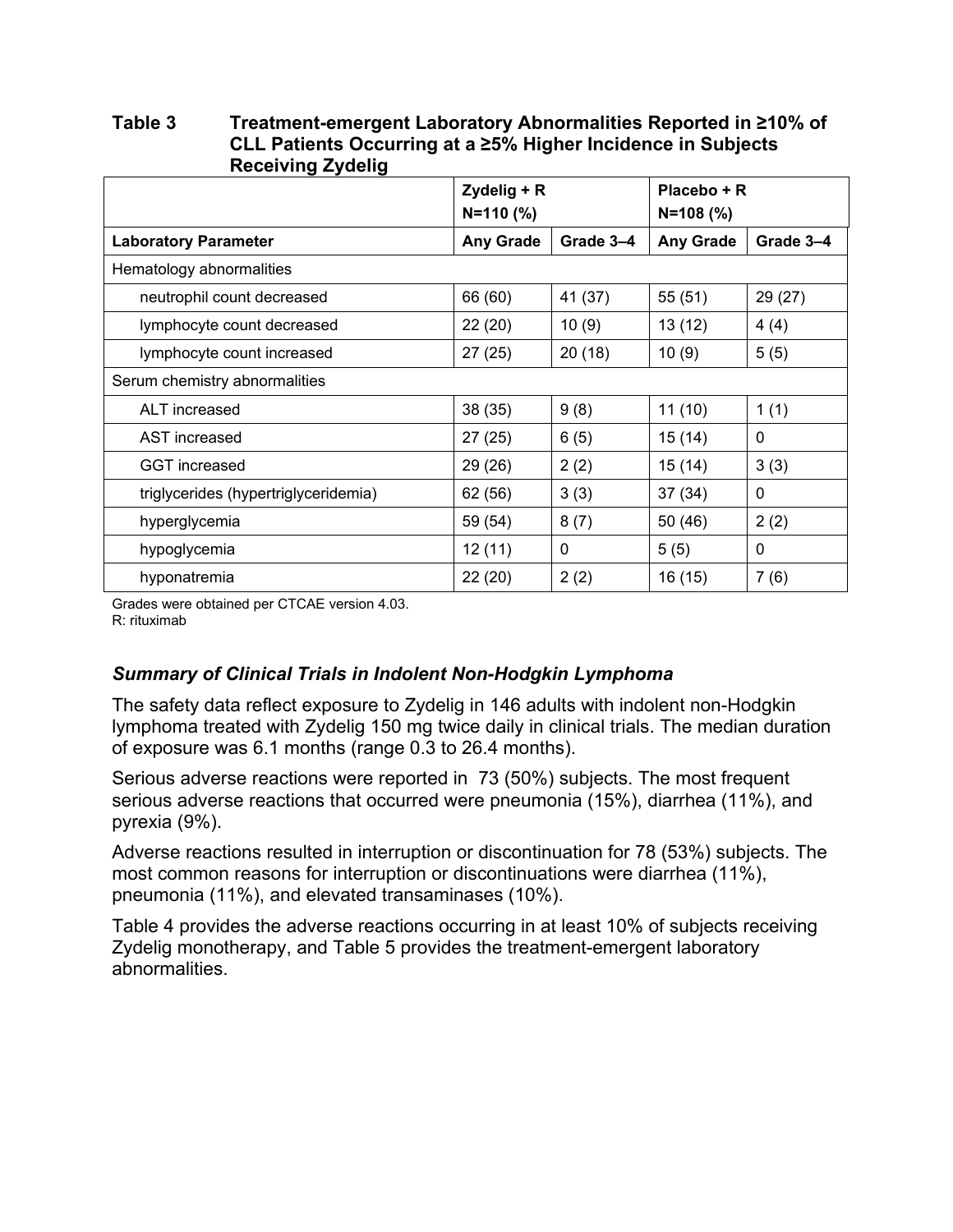Table 4 Adverse Reactions ( $\geq$  10% of Subjects) in Patients with Indolent non-**Hodgkin Lymphoma Treated with Zydelig 150 mg BID**

|                                                      | <b>Zydelig Monotherapy</b><br>$N = 146$ (%) |                |  |  |
|------------------------------------------------------|---------------------------------------------|----------------|--|--|
| <b>Adverse Reaction</b>                              | <b>Any Grade</b>                            | Grade $\geq 3$ |  |  |
| Gastrointestinal disorders                           |                                             |                |  |  |
| diarrhea <sup>(a)</sup>                              | 68 (47)                                     | 20(14)         |  |  |
| nausea                                               | 42 (29)                                     | 2(1)           |  |  |
| abdominal pain <sup>(b)</sup>                        | 38 (26)                                     | 3(2)           |  |  |
| vomiting                                             | 22(15)                                      | 2(1)           |  |  |
| General disorders and administration site conditions |                                             |                |  |  |
| fatigue                                              | 44 (30)                                     | 2(1)           |  |  |
| pyrexia                                              | 41 (28)                                     | 3(2)           |  |  |
| asthenia                                             | 17 (12)                                     | 3(2)           |  |  |
| peripheral edema                                     | 15(10)                                      | 3(2)           |  |  |
| Infections and infestations                          |                                             |                |  |  |
| upper respiratory tract infection                    | 18 (12)                                     | 0              |  |  |
| Respiratory, thoracic, and mediastinal disorders     |                                             |                |  |  |
| pneumonia <sup>(c)</sup>                             | 37 (25)                                     | 23(16)         |  |  |
| cough                                                | 42 (29)                                     | 1(1)           |  |  |
| dyspnea                                              | 25(17)                                      | 6(4)           |  |  |
| Skin and subcutaneous disorders                      |                                             |                |  |  |
| rash <sup>(d)</sup>                                  | 31(21)                                      | 4(3)           |  |  |
| night sweats                                         | 18 (12)                                     | $\mathbf 0$    |  |  |
| Nervous system disorders                             |                                             |                |  |  |
| headache                                             | 16 (11)                                     | 1(1)           |  |  |
| Metabolism and nutrition disorders                   |                                             |                |  |  |
| decreased appetite                                   | 24 (16)                                     | 1(1)           |  |  |
| Psychiatric disorders                                |                                             |                |  |  |
| insomnia                                             | 17 (12)                                     | 0              |  |  |

(a) Diarrhea includes the following preferred terms: diarrhea, colitis, enterocolitis, and gastrointestinal inflammation.

(b) Abdominal pain includes the following preferred terms: abdominal pain, abdominal pain upper, abdominal pain lower, and abdominal discomfort.

(c) Pneumonia includes the terms: pneumonia, pneumonitis, interstitial lung disease, lung infiltration, pneumonia aspiration, respiratory tract infection, atypical pneumonia, lung infection, pneumocystis jiroveci pneumonia, bronchopneumonia, pneumonia necrotizing, lower respiratory tract infection, pneumonia pneumococcal, pneumonia staphylococcal, pneumonia streptococcal, pneumonia cytomegaloviral, and respiratory syncytial virus infection.

(d) Rash includes the following preferred terms: dermatitis exfoliative, rash, rash erythematous, rash macular, rash maculo-papular, rash pruritic, and exfoliative rash.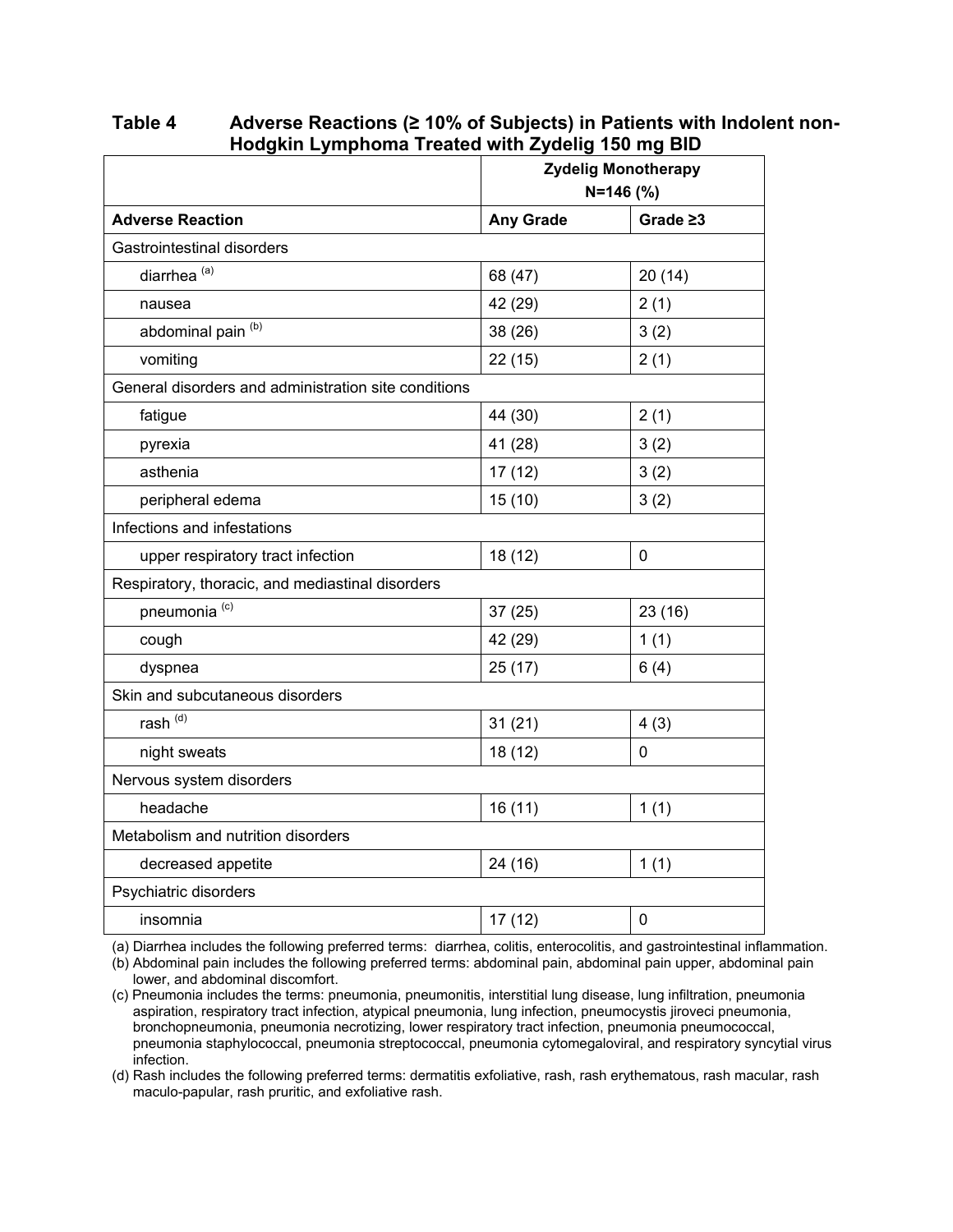|                                  | <b>Zydelig Monotherapy</b><br>$N=146$ (%) |         |         |
|----------------------------------|-------------------------------------------|---------|---------|
| <b>Laboratory Abnormality</b>    | <b>Any Grade</b>                          | Grade 3 | Grade 4 |
| Serum chemistry<br>abnormalities |                                           |         |         |
| ALT increased                    | 73 (50)                                   | 20(14)  | 7(5)    |
| AST increased                    | 60 (41)                                   | 12(8)   | 6(4)    |
| Hematology abnormalities         |                                           |         |         |
| neutrophils decreased            | 78 (53)                                   | 20(14)  | 16(11)  |
| hemoglobin decreased             | 41 (28)                                   | 3(2)    | 0       |
| platelets decreased              | 38 (26)                                   | 4(3)    | 5(3)    |

**Table 5 Treatment-emergent Laboratory Abnormalities in Patients with Indolent non-Hodgkin Lymphoma Treated with Zydelig 150 mg BID**

Grades were obtained per CTCAE version 4.03.

### **7 DRUG INTERACTIONS**

#### **7.1 Effects of Other Drugs on Zydelig**

#### *CYP3A Inducers*

The AUC of idelalisib was reduced by 75% when Zydelig was coadministered with a strong CYP3A inducer. Avoid coadministration of Zydelig with strong CYP3A inducers, such as rifampin, phenytoin, St. John's wort, or carbamazepine *[see Clinical Pharmacology (12.3)].*

#### *CYP3A Inhibitors*

The AUC of idelalisib was increased 1.8-fold when Zydelig was coadministered with a strong CYP3A inhibitor *[see Clinical Pharmacology (12.3)].* If patients are taking concomitant strong CYP3A inhibitors, monitor for signs of Zydelig toxicity *[see Warnings and Precautions (5)].* Follow dose modifications for adverse reactions *[see Dosage and Administration (2.2)].*

#### **7.2 Effects of Zydelig on Other Drugs**

#### *CYP3A Substrates*

Zydelig is a strong CYP3A inhibitor. The AUC of a sensitive CYP3A substrate was increased 5.4-fold when Zydelig was coadministered with a sensitive CYP3A substrate. Avoid coadministration of Zydelig with CYP3A substrates *[see Clinical Pharmacology (12.3)].*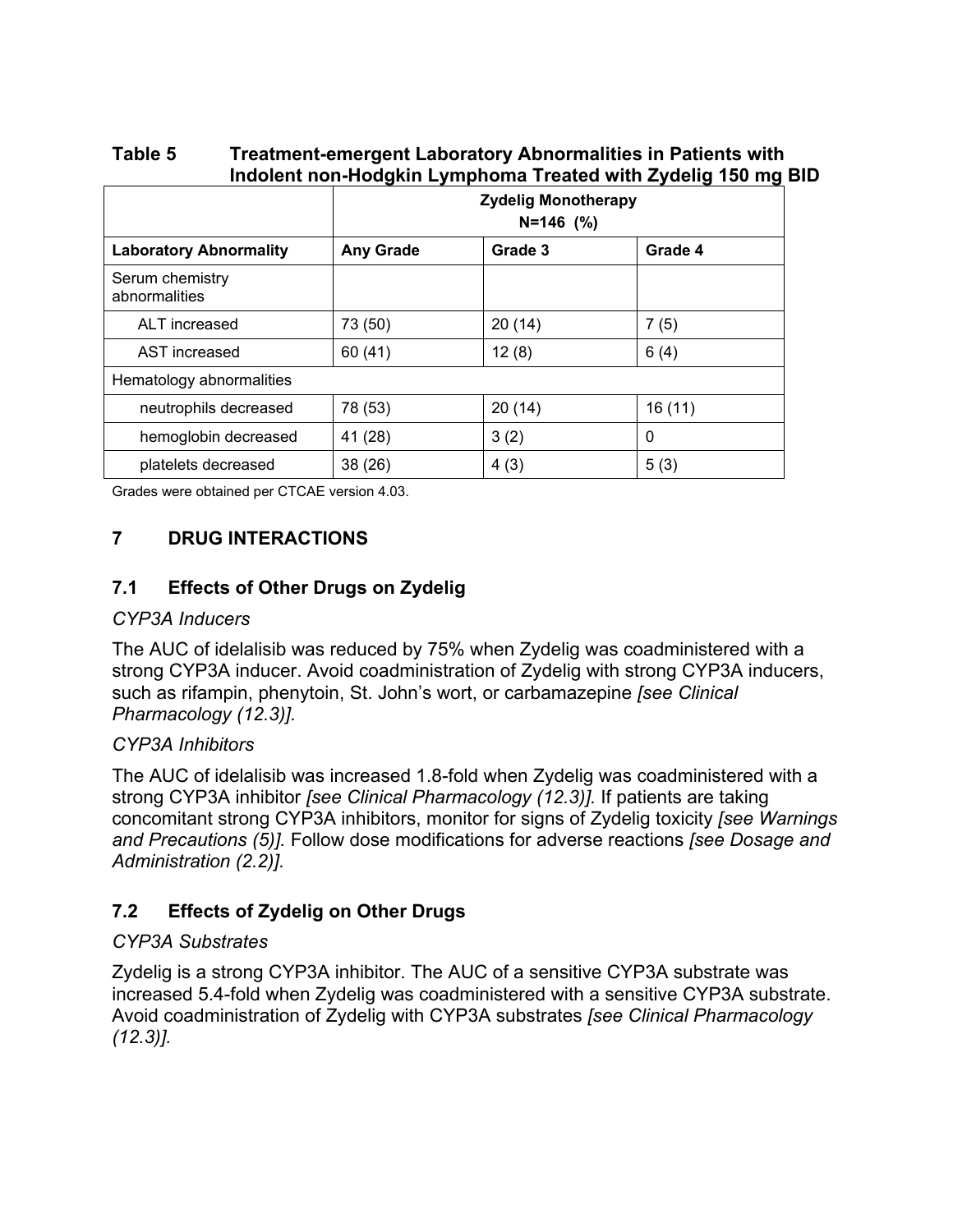# **8 USE IN SPECIFIC POPULATIONS**

#### **8.1 Pregnancy**

Pregnancy Category D *[see Warnings and Precautions (5.8)]*

#### *Risk Summary*

Based on findings in animals, Zydelig may cause fetal harm when administered to a pregnant woman. Idelalisib was teratogenic in animals. If this drug is used during pregnancy, or if the patient becomes pregnant while taking this drug, the patient should be apprised of the potential hazard to a fetus.

#### *Animal Data*

In an embryo-fetal development study, pregnant rats were administered oral doses of idelalisib during the period of organogenesis at 25, 75, and 150 mg/kg/day. Embryofetal toxicities were observed at the mid- and high-doses that also resulted in maternal toxicity, based on reductions in maternal body weight gain. Adverse findings at idelalisib doses  $\geq$  75 mg/kg/day included decreased fetal weights, external malformations (short tail), and skeletal variations (delayed ossification and/or unossification of the skull, vertebrae, and sternebrae). Additional findings were observed at 150 mg/kg/day dose of idelalisib and included urogenital blood loss, complete resorption, increased postimplantation loss, and malformations (vertebral agenesis with anury, hydrocephaly, and microphthalmia/anophthalmia). The dose of 75 and 150 mg/kg/day of idelalisib in rats resulted in exposures (AUC) of approximately 12 and 30 times, respectively, the human exposure at the recommended dose of 150 mg twice daily.

# **8.3 Nursing Mothers**

It is not known whether idelalisib is excreted in human milk. Because many drugs are excreted in human milk and because of the potential for serious adverse reactions in nursing infants from Zydelig, a decision should be made whether to discontinue nursing or to discontinue the drug, taking into account the importance of the drug to the mother.

# **8.4 Pediatric Use**

Safety and effectiveness of Zydelig in children less than 18 years of age have not been established.

# **8.5 Geriatric Use**

In clinical trials of Zydelig in patients with FL, SLL, and CLL, 131/208 (63%) patients were age 65 and older. No major differences in effectiveness were observed. In patients 65 years of age or older with indolent non-Hodgkin lymphoma in comparison to younger patients, older patients had a higher incidence of discontinuation due to an adverse reaction (28% vs 20%), higher incidence of serious adverse reactions (64% vs 37%), and higher incidence of death (11% vs 5%). In patients 65 years of age or older with CLL in comparison to younger patients, older patients had a higher incidence of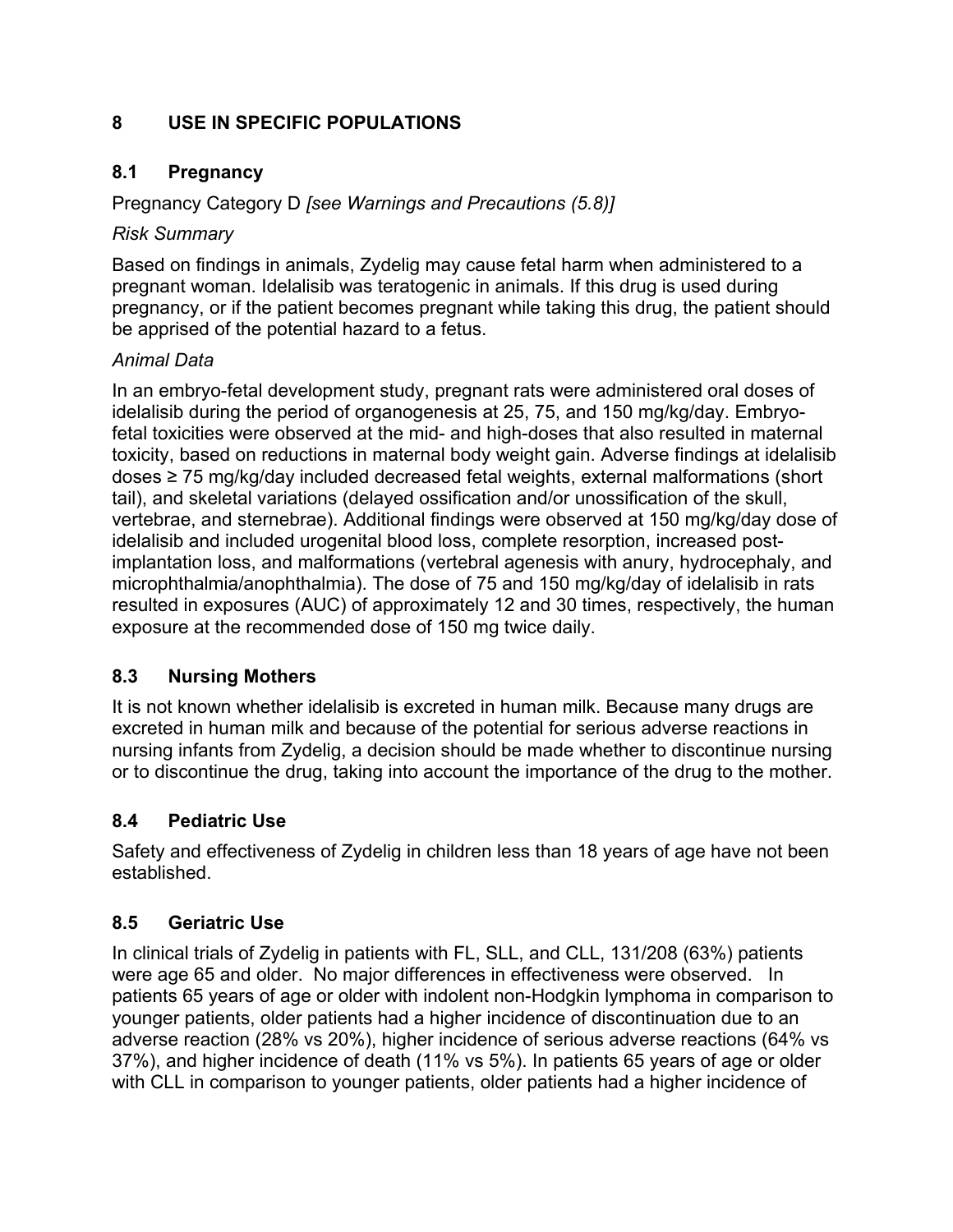discontinuation due to an adverse reaction (11% vs 5%), higher incidence of serious adverse reactions (51% vs 43%), and higher incidence of death (3% vs 0%).

# **8.6 Females of Reproductive Potential**

# *Contraception*

Zydelig may cause fetal harm when administered during pregnancy. Advise females of reproductive potential to avoid becoming pregnant while taking Zydelig. If contraceptive methods are being considered, use effective contraception while taking Zydelig and for at least one month after taking the last dose of Zydelig. Advise patients to contact their healthcare provider if they become pregnant, or if pregnancy is suspected, while taking Zydelig *[see Use in Specific Populations (8.1)].*

# **8.7 Renal Impairment**

No dose adjustment of Zydelig is necessary for patients with creatinine clearance (CLcr) ≥ 15 mL/min *[see Clinical Pharmacology (12.3)]*.

# **8.8 Hepatic Impairment**

The AUC of idelalisib increased up to 1.7-fold in subjects with ALT or AST or bilirubin greater than the upper limit of normal (ULN) compared to healthy subjects with normal ALT or AST or bilirubin values *[see Clinical Pharmacology (12.3)].* Safety and efficacy data are not available in patients with baseline ALT or AST values greater than 2.5 x ULN or bilirubin values greater than 1.5 x ULN, as these patients were excluded from Studies 1 and 2. Patients with baseline hepatic impairment should be monitored for signs of Zydelig toxicity *[see Warnings and Precautions (5)].* Follow dose modifications for adverse reactions *[see Dosage and Administration (2.2)].*

# **11 DESCRIPTION**

Idelalisib is an inhibitor of phosphatidylinositol 3-kinase, PI3Kδ.

The chemical name for idelalisib is 5-fluoro-3-phenyl-2-[(1S)-1-(*9H*-purin-6 ylamino)propyl]quinazolin-4(3H)-one. It has a molecular formula of C<sub>22</sub>H<sub>18</sub>FN<sub>7</sub>O and a molecular weight of 415.42 g/mol. Idelalisib has the following structural formula: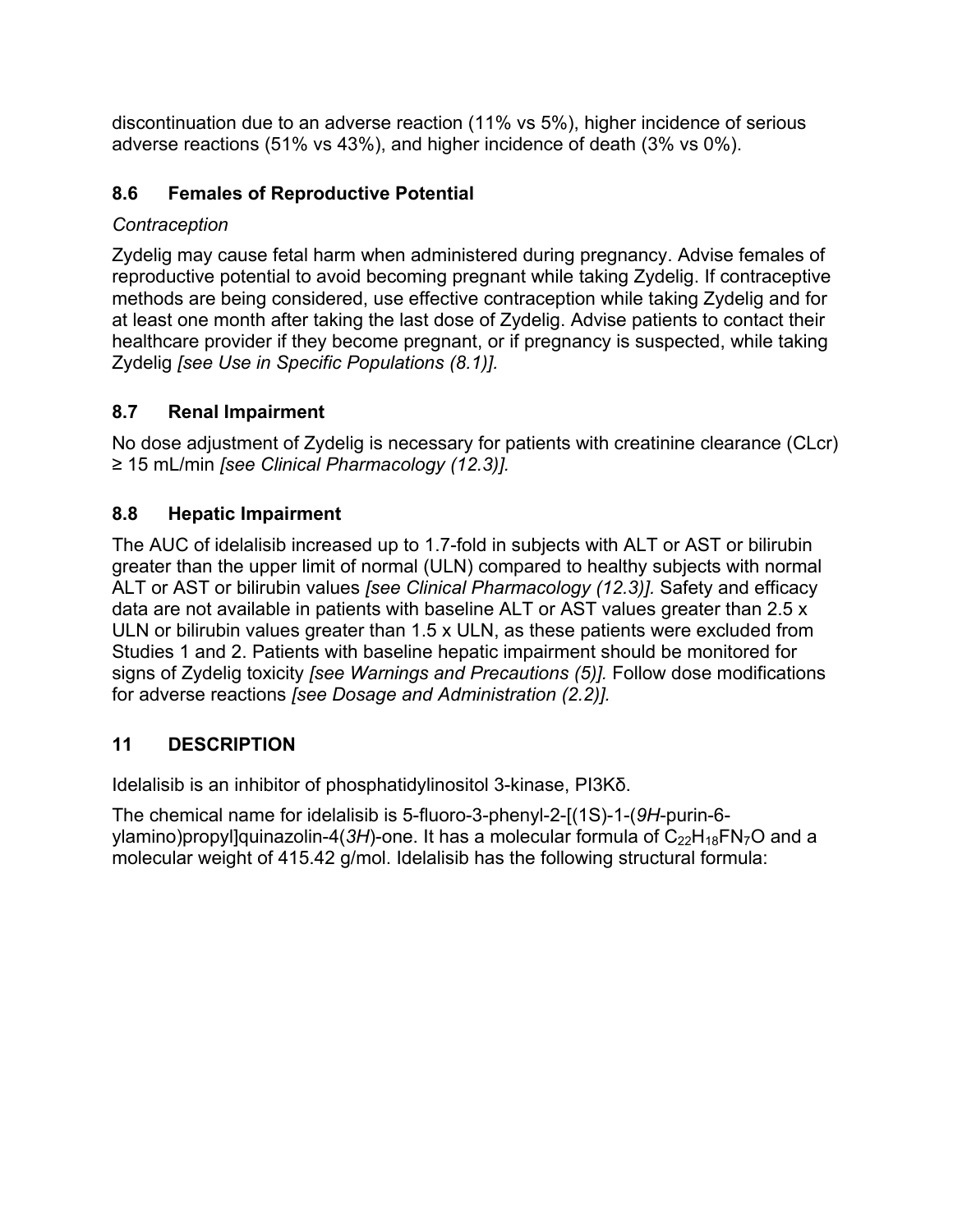

Idelalisib is a white to off-white solid with a pH-dependent aqueous solubility ranging from <0.1 mg/mL at pH 5-7 to over 1 mg/mL at pH 2 under ambient conditions.

Zydelig (idelalisib) tablets are for oral administration. Each tablet contains either 100 mg or 150 mg of idelalisib with the following inactive ingredients: microcrystalline cellulose, hydroxypropyl cellulose, croscarmellose sodium, sodium starch glycolate, magnesium stearate and a tablet coating. The tablet coating consists of polyethylene glycol, talc, polyvinyl alcohol, and titanium dioxide and of FD&C Yellow #6/Sunset Yellow FCF Aluminum Lake (for the 100 mg tablet) and red iron oxide (for the 150 mg tablet).

# **12 CLINICAL PHARMACOLOGY**

# **12.1 Mechanism of Action**

Idelalisib is an inhibitor of PI3K $\delta$  kinase, which is expressed in normal and malignant Bcells. Idelalisib induced apoptosis and inhibited proliferation in cell lines derived from malignant B-cells and in primary tumor cells. Idelalisib inhibits several cell signaling pathways, including B-cell receptor (BCR) signaling and the CXCR4 and CXCR5 signaling, which are involved in trafficking and homing of B-cells to the lymph nodes and bone marrow. Treatment of lymphoma cells with idelalisib resulted in inhibition of chemotaxis and adhesion, and reduced cell viability.

# **12.2 Pharmacodynamics**

# **Electrocardiographic Effects**

The effect of Zydelig (150 mg and 400 mg) on the QT/QTc interval was evaluated in a placebo- and positive-controlled (moxifloxacin 400 mg) crossover study in 46 healthy subjects. At a dose 2.7 times the maximum recommended dose, Zydelig did not prolong the QT/QTc interval (i.e., not greater than or equal to 10 ms).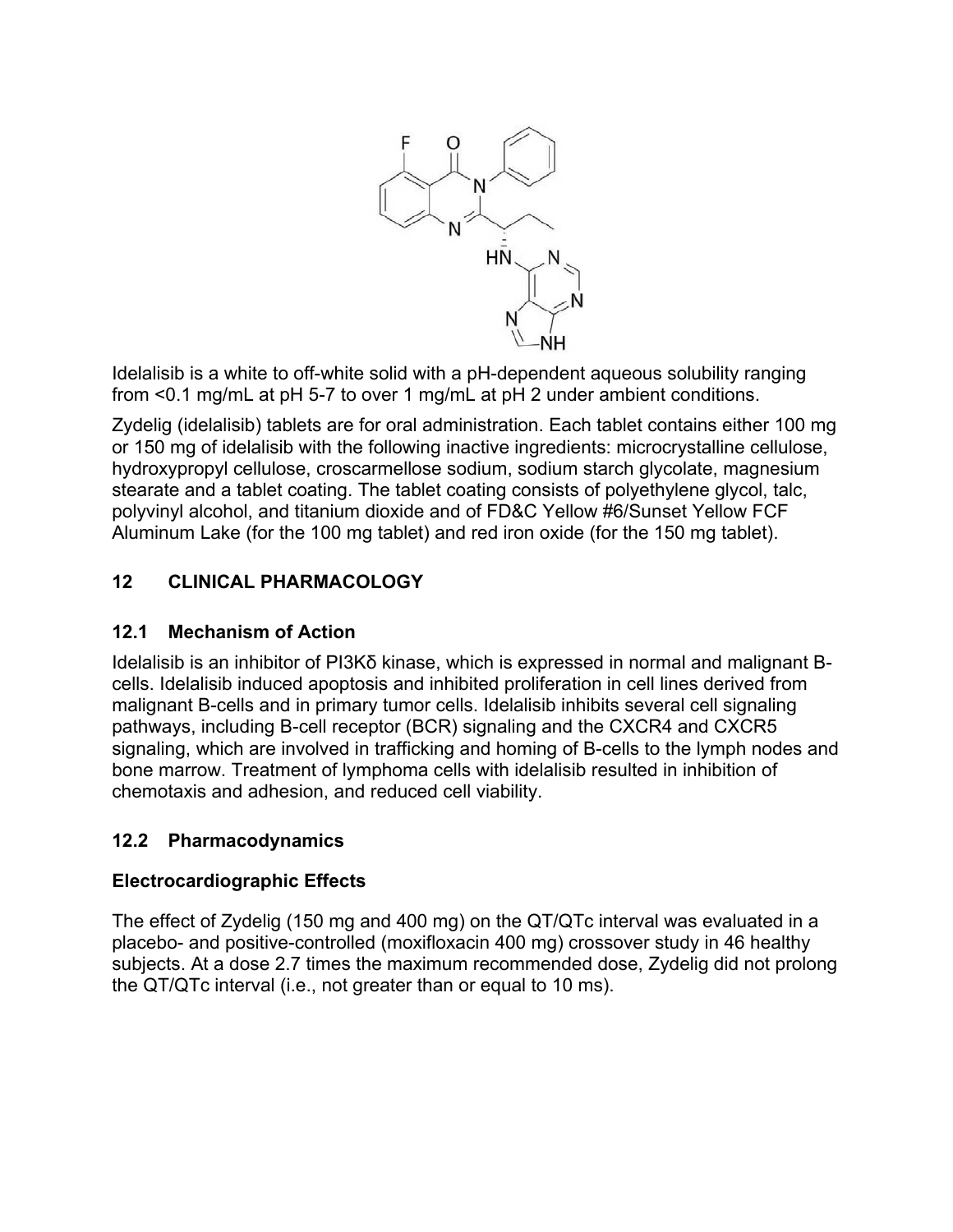#### **12.3 Pharmacokinetics**

#### **Absorption**

Following oral administration of a single dose of Zydelig in the fasted state, the median  $T<sub>max</sub>$  was observed at 1.5 hours.

Idelalisib exposure increased in a less than dose-proportional manner over a dose range of 50 mg to 350 mg twice daily in the fasted state.

Relative to fasting conditions, the administration of a single dose of Zydelig with a highfat meal increased idelalisib AUC 1.4-fold. Zydelig can be administered without regard to food.

#### **Distribution**

Idelalisib is greater than 84% bound to human plasma proteins with no concentration dependence. The mean blood-to-plasma ratio was 0.7. The population apparent central volume of distribution at steady state is 23 L.

#### **Metabolism and Elimination**

Idelalisib is metabolized to its major metabolite GS-563117 via aldehyde oxidase and  $CYP3A.$  GS-563117 is inactive against PI3K $\delta$  in vitro. Idelalisib undergoes minor metabolism by UGT1A4.

The population apparent systemic clearance at steady-state is 14.9 L/hr. The population terminal elimination half-life of idelalisib is 8.2 hours. Following a single dose of 150 mg of  $I^{14}$ C] idelalisib, 78% and 14% of the radioactivity was excreted in feces and urine, respectively. GS-563117 accounted for 49% of the radioactivity in the urine and 44% in the feces.

#### **Specific Populations**

#### *Age, Gender, Race, and Weight*

Population pharmacokinetic analyses indicated that age, gender, race, and weight had no effect on idelalisib exposure.

#### *Pediatric Patients*

The pharmacokinetics of idelalisib has not been studied in pediatric patients.

#### *Patients with Renal Impairment*

A pharmacokinetic study following a single dose of 150 mg of Zydelig was performed in healthy subjects and subjects with severe renal impairment (CLcr 15 to 29 mL/min). Creatinine clearance had no effect on idelalisib exposure. No dose adjustment is needed for patients with CLcr  $\geq$ 15 mL/min.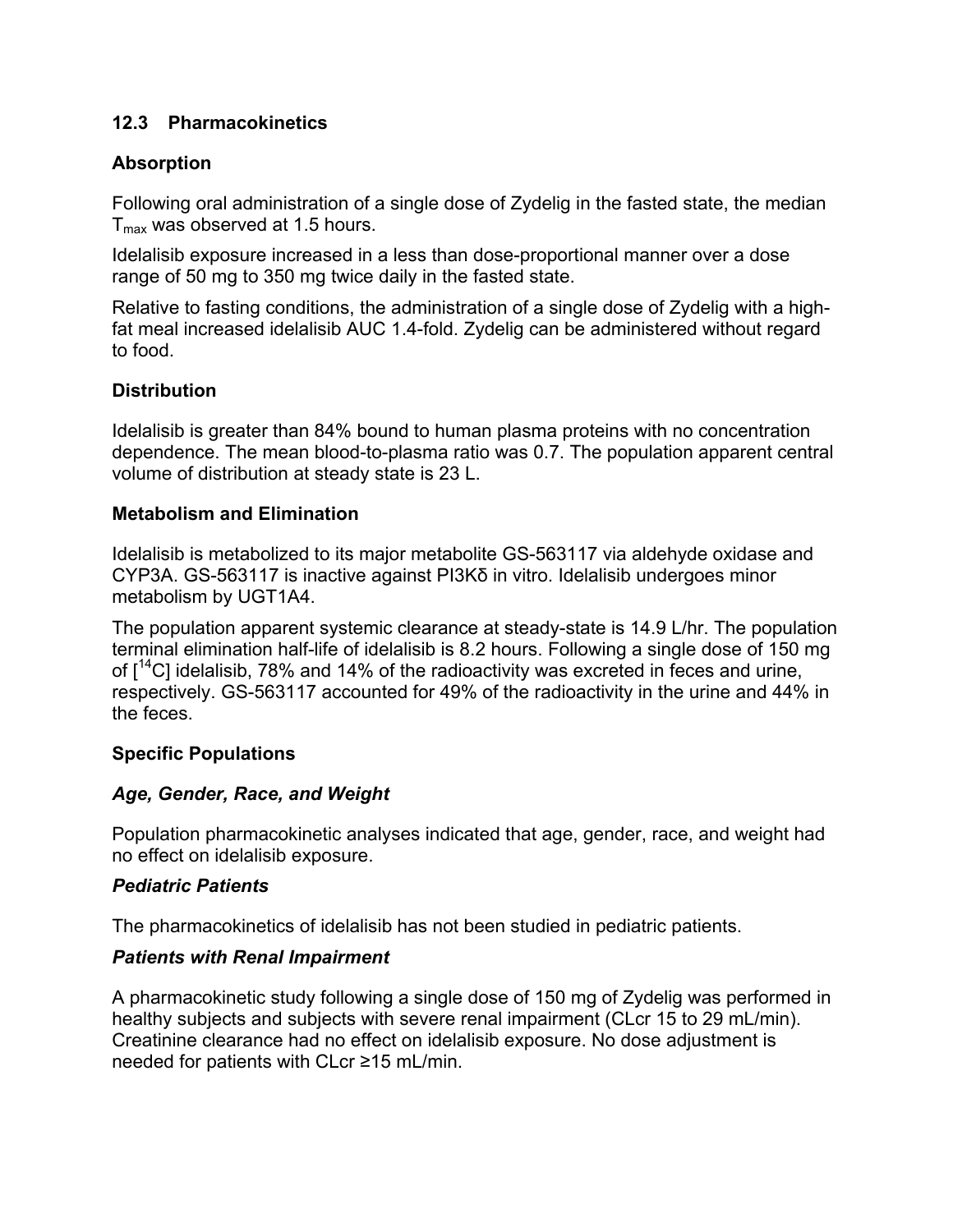#### *Patients with Hepatic Impairment*

A pharmacokinetic study of Zydelig was performed in healthy subjects and subjects with hepatic impairment. The geometric mean AUC increased up to 1.7-fold in subjects with ALT or AST or bilirubin values greater than the upper limit of normal (ULN) compared to subjects with normal AST or ALT or bilirubin values. Limited safety and efficacy data are available for patients with baseline AST or ALT greater than 2.5 x ULN or bilirubin greater than 1.5 x ULN, as these patients were excluded from Studies 1 and 2. Patients with baseline hepatic impairment should be monitored for signs of Zydelig toxicity *[see Boxed Warning* and *Warnings and Precautions (5.1)].* Follow dose modifications for adverse reactions *[see Dosage and Administration (2.2)].*

#### **Drug Interactions**

#### *In Vitro Studies*

Idelalisib is a substrate for aldehyde oxidase, CYP3A, and UGT1A4 in vitro.

Idelalisib inhibits CYP2C8, CYP2C19, CYP3A, and UGT1A1 and GS-563117 inhibits CYP2C8, CYP2C9, CYP2C19, CYP3A and UGT1A1 in vitro. Idelalisib and GS-563117 are not likely to inhibit CYP1A, CYP2B6, and CYP2D6.

Idelalisib induces CYP2B6 and CYP3A4, but does not induce CYP1A2 in vitro. GS-563117 does not induce these enzymes.

Idelalisib and GS-563117 are substrates of P-glycoprotein (P-gp) and BCRP in vitro. Idelalisib is not a substrate of OATP1B1, OATP1B3, OAT1, OAT3, or OCT2. GS-563117 is not a substrate of OATP1B1 or OATP1B3.

Idelalisib inhibits P-gp, OATP1B1, and OATP1B3, and GS-563117 inhibits OATP1B1, OATP1B3 in vitro. Idelalisib is not likely to inhibit BCRP, OCT2, OAT1, or OAT3, and GS-563117 is not likely to inhibit P-gp, BCRP, OCT2, OAT1, or OAT3.

#### *Effect of Other Drugs on Idelalisib*

A single dose of 150 mg of Zydelig was administered alone and after rifampin (a strong CYP3A and P-gp inducer) 600 mg once daily for 8 days in healthy subjects. Rifampin decreased the geometric mean idelalisib AUC by 75% and the geometric mean  $C_{\text{max}}$  by 58%. Avoid coadministration of Zydelig with strong CYP3A and P-gp inducers.

A single dose of 400 mg of Zydelig was administered alone and after ketoconazole (a strong CYP3A and P-gp inhibitor) 400 mg daily for 4 days in healthy subjects. Ketoconazole increased the geometric mean idelalisib AUC by 1.8-fold. No changes in the geometric mean  $C_{\text{max}}$  were observed. Patients taking concomitant CYP3A inhibitors should be monitored for signs of Zydelig toxicity *[see Warnings and Precautions (5)].* Follow dose modifications for adverse reactions *[see Dosage and Administration (2.2)].*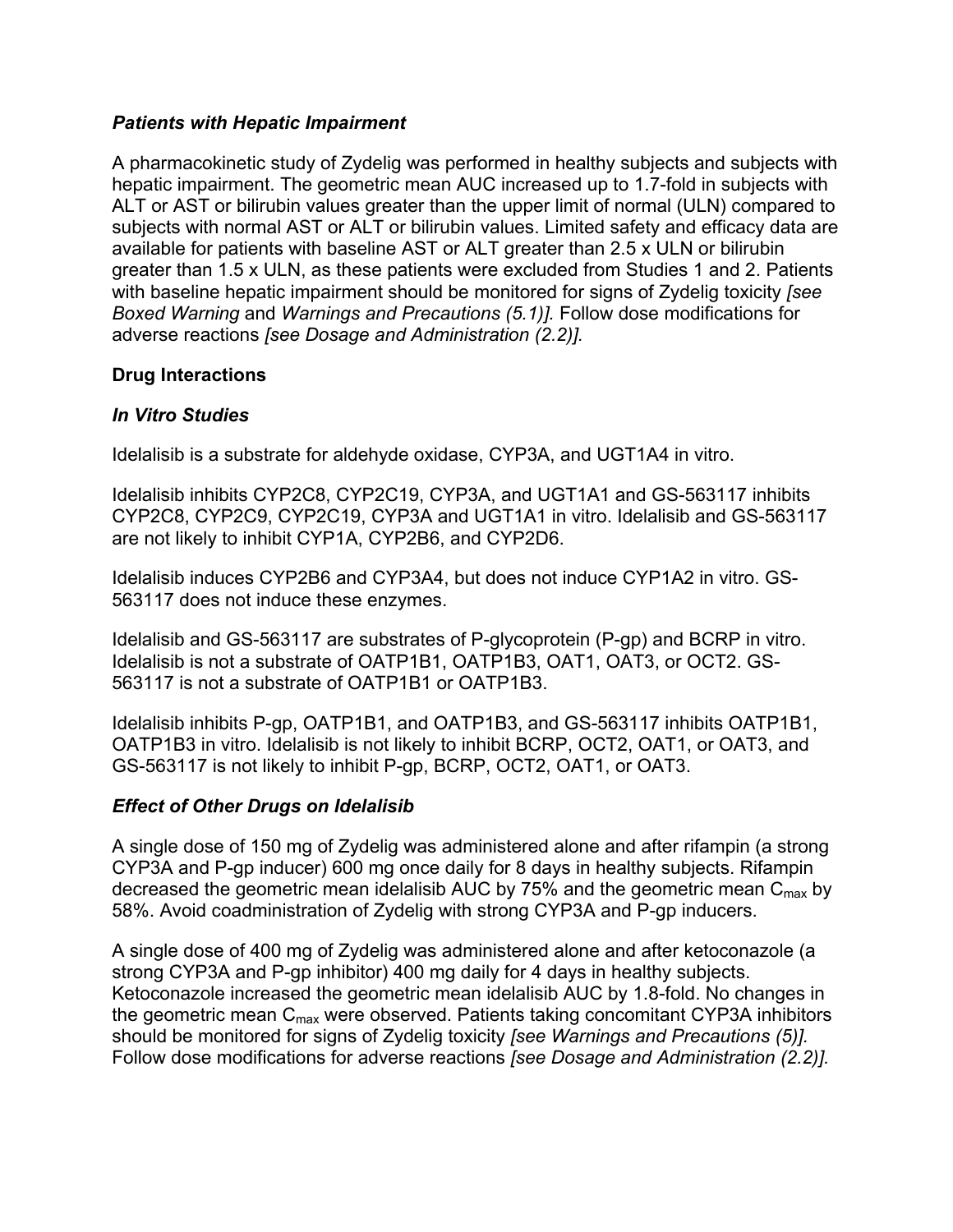#### *Effect of Idelalisib on Other Drugs*

A single oral dose of midazolam 5 mg was administered alone and after Zydelig 150 mg for 15 doses in healthy subjects. The geometric mean midazolam Cmax increased by 2.4-fold and the geometric mean midazolam AUC increased by 5.4-fold. Avoid coadministration of Zydelig with CYP3A substrates, as Zydelig is a strong CYP3A inhibitor.

A single dose of 10 mg of rosuvastatin (OATP1B1 and OATP1B3 substrate) was administered alone and after Zydelig 150 mg for 12 doses in healthy subjects. No changes in exposure to rosuvastatin were observed.

A single dose of 0.5 mg of digoxin (P-gp substrate) was administered alone and after Zydelig 150 mg for 19 doses in healthy subjects. No changes in exposure to digoxin were observed.

# **13 NONCLINICAL TOXICOLOGY**

### **13.1 Carcinogenesis, Mutagenesis, Impairment of Fertility**

Carcinogenicity studies with idelalisib have not been conducted.

Idelalisib did not induce mutations in the bacterial mutagenesis (Ames) assay and was not clastogenic in the in vitro chromosome aberration assay using human peripheral blood lymphocytes. Idelalisib was genotoxic in males in the in vivo rat micronucleus study at a high dose of 2000 mg/kg.

Idelalisib may impair fertility in humans. In a fertility study, treated male rats (25, 50, or 100 mg/kg/day of idelalisib) were mated with untreated females. Decreased epididymidal and testicular weights were observed at all dose levels and reduced sperm concentration at the mid- and high doses; however, there were no adverse effects on fertility parameters. The low dose in males resulted in an exposure (AUC) that is approximately 50% of the exposure in patients at the recommended dose of 150 mg twice daily.

In a separate fertility study, treated female rats (25, 50, or 100 mg/kg/day of idelalisib) were mated with untreated males. There were no adverse effects on fertility parameters; however, there was a decrease in the number of live embryos at the high dose. The high dose in females resulted in an exposure (AUC) that is approximately 17-fold the exposure in patients at the recommended dose of 150 mg twice daily.

# **13.2 Animal Pharmacology and/or Toxicology**

Toxicities observed in animals and not reported in patients include cardiac toxicity (cardiomyopathy, inflammation, and increased heart weight) and pancreatic findings (inflammation, hemorrhage, and low-incidence acinar degeneration and hyperplasia). These findings were observed in Sprague-Dawley rats in toxicology studies at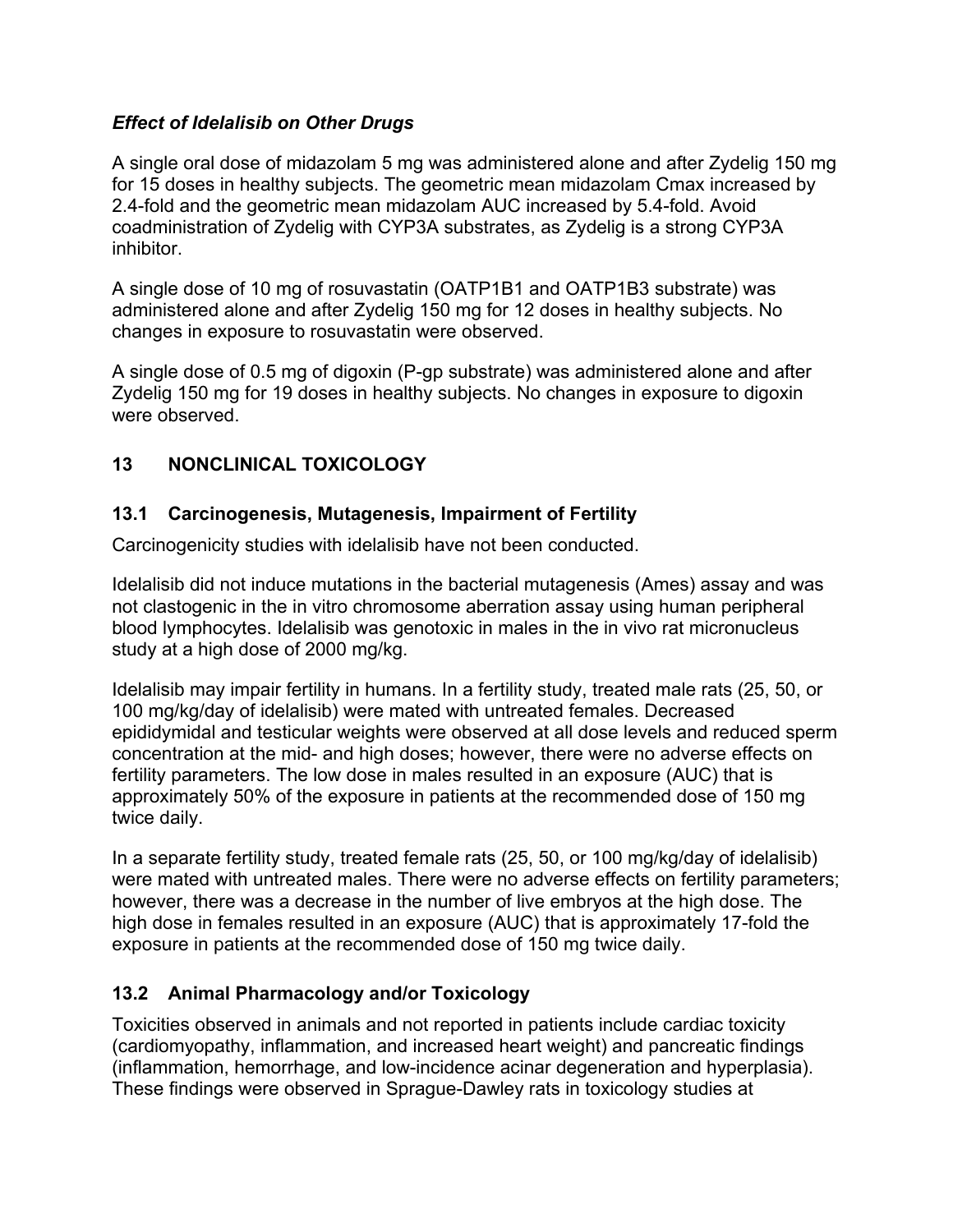exposures (AUCs) higher than those reported in patients at the recommended dose of 150 mg twice daily. Cardiac inflammation was mainly seen in a 28-day study in rats, the other findings were observed in the 13-week and/or 6-month studies.

# **14 CLINICAL STUDIES**

# **14.1 Relapsed Chronic Lymphocytic Leukemia**

Zydelig was evaluated in a randomized, double-blind, placebo-controlled study (Study 1) in 220 subjects with relapsed CLL who required treatment and were unable to tolerate standard chemoimmunotherapy due to coexisting medical conditions, reduced renal function as measured by creatinine clearance <60 mL/min, or NCI CTCAE Grade  $\geq$ 3 neutropenia or Grade  $\geq$ 3 thrombocytopenia resulting from myelotoxic effects of prior therapy with cytotoxic agents. Subjects were randomized 1:1 to receive 8 doses of rituximab (first dose at 375 mg/m<sup>2</sup>, subsequent doses at 500 mg/m<sup>2</sup> every 2 weeks for 4 infusions and every 4 weeks for an additional 4 infusions) in combination with either an oral placebo twice daily or with Zydelig 150 mg taken twice daily until disease progression or unacceptable toxicity.

In Study 1, the median age was 71 (range 47, 92) with 78% over 65, 66% were male, and 90% were Caucasian. The median time since diagnosis was 8.5 years. The median number of prior therapies was 3. Nearly all (96%) subjects had received prior anti-CD20 monoclonal antibodies. The most common (>15%) prior regimens were: bendamustine + rituximab (98 subjects, 45%), fludarabine + cyclophosphamide + rituximab (75 subjects, 34%), single-agent rituximab (67 subjects, 31%), fludarabine + rituximab (37 subjects, 17%), and chlorambucil (36 subjects, 16%).

The primary endpoint was progression free survival (PFS), as assessed by an independent review committee (IRC). The trial was stopped for efficacy following the first pre-specified interim analysis. Results of a second interim analysis continued to show a statistically significant improvement for Zydelig + rituximab over placebo + rituximab for the primary endpoint of PFS (HR: 0.18, 95% CI  $[0.10, 0.32]$ ,  $p < 0.0001$ ). The efficacy results are shown in Table 6 and the Kaplan-Meier curve for PFS is shown in Figure 1.

|            |                          | Zydelig + R      | Placebo + R   |
|------------|--------------------------|------------------|---------------|
|            |                          | $n = 110$        | $n = 110$     |
| <b>PFS</b> | Median (months) (95% CI) | NR (10.7, NR)    | 5.5(3.8, 7.1) |
|            | Hazard ratio (95% CI)    | 0.18(0.10, 0.32) |               |
|            | P-value                  | < 0.0001         |               |

# **Table 6 Efficacy Results from Study 1**

R: rituximab; PFS: progression-free survival; NR: not reached

† The p value for PFS was based on stratified log-rank test.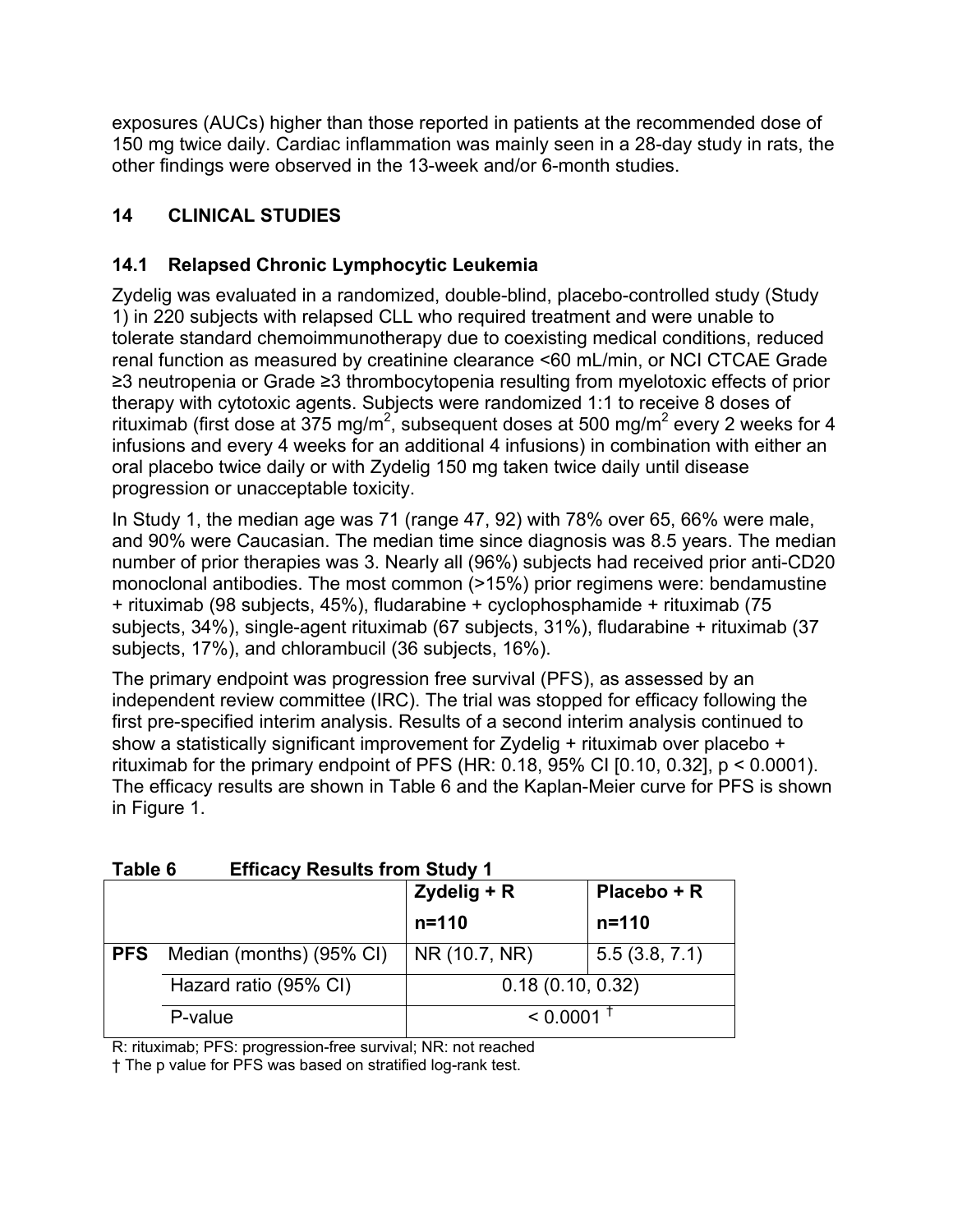

#### **14.2 Relapsed Follicular B-cell non-Hodgkin Lymphoma**

The safety and efficacy of Zydelig in patients with FL was evaluated in a single-arm, multicenter clinical trial which included 72 patients with follicular B-cell non-Hodgkin lymphoma who had relapsed within 6 months following rituximab and an alkylating agent and had received at least 2 prior treatments. The median age was 62 years (range 33 to 84), 54% were male, and 90% were Caucasian. At enrollment, 92% of patients had a baseline ECOG performance status of 0 or 1. The median time since diagnosis was 4.7 years and the median number of prior treatments was 4 (range 2 to 12). The most common prior combination regimens were R-CHOP (49%), BR (50%), and R-CVP (28%). At baseline, 33% of patients had extranodal involvement and 26% had bone marrow involvement.

Patients received 150 mg of Zydelig orally twice daily until evidence of disease progression or unacceptable toxicity. Tumor response was assessed according to the revised International Working Group response criteria for malignant lymphoma. The primary endpoint was Independent Review Committee-assessed overall response rate (ORR). Efficacy results are summarized in [Table](#page-19-0) 7.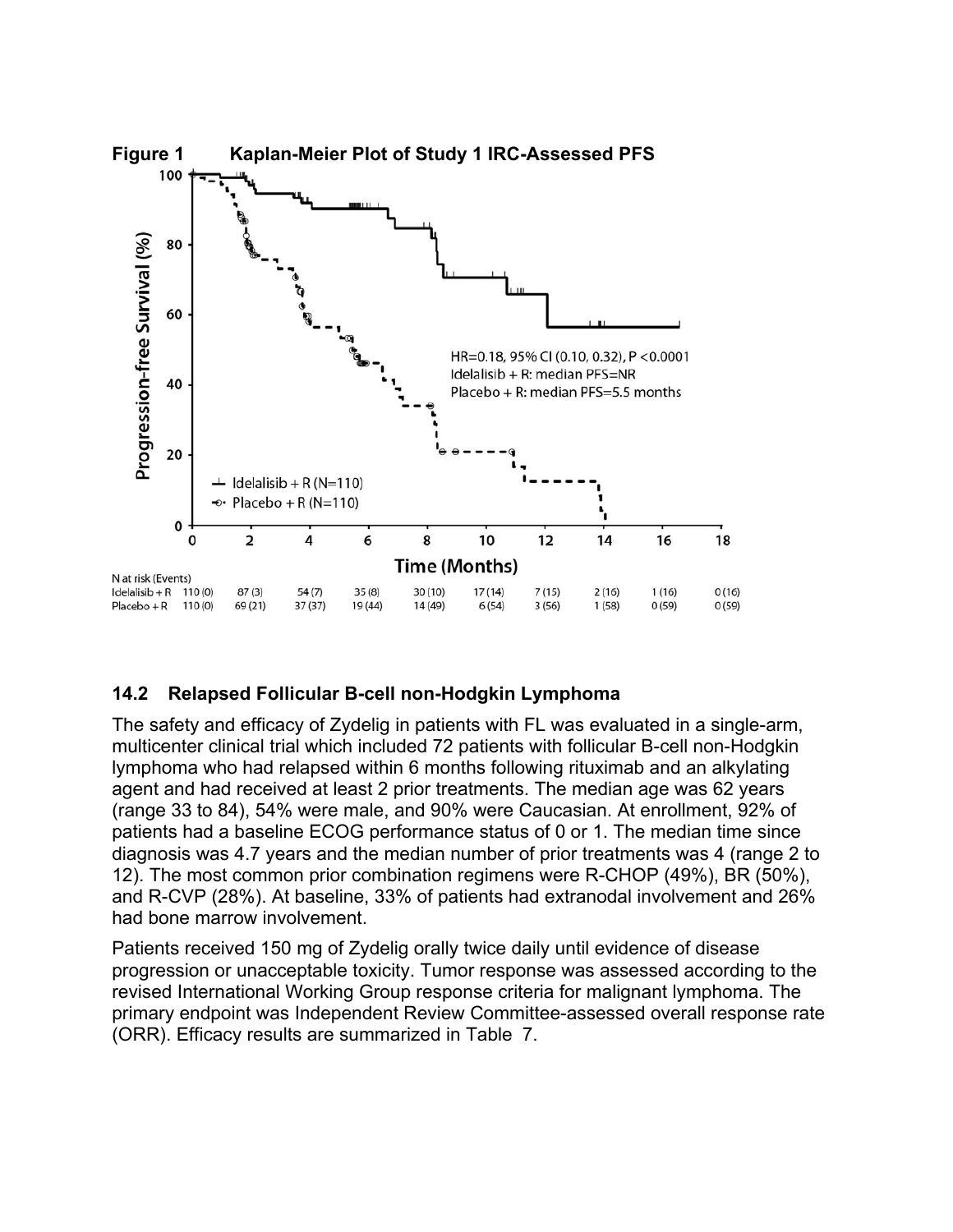| <b>Patients with Relapsed Follicular Lymphoma</b> |                                        |  |
|---------------------------------------------------|----------------------------------------|--|
|                                                   | $N=72$                                 |  |
| <b>ORR</b>                                        | 39 (54%)                               |  |
| 95% CI                                            | $(42, 66\%)$                           |  |
| <b>CR</b>                                         | 6(8%)                                  |  |
| <b>PR</b>                                         | 33 (46%)                               |  |
| Median* DOR, months (range)                       | median not evaluable (0.0+,<br>$14.8+$ |  |

# <span id="page-19-0"></span>**Table 7 Overall Response Rate (ORR) and Duration of Response (DOR) in**

 $Cl =$  confidence interval;  $CR =$  complete response;  $PR =$  partial response

\* Kaplan-Meier estimate

The median time to response was 1.9 months (range 1.6–8.3).

#### **14.3 Relapsed Small Lymphocytic Lymphoma**

The safety and efficacy of Zydelig in patients with SLL was evaluated in a single-arm, multicenter clinical trial which included 26 patients with small lymphocytic lymphoma who had relapsed within 6 months following rituximab and an alkylating agent and had received at least 2 prior treatments. The median age was 65 years (range 50 to 87), 73% were male, and 81% were Caucasian. At enrollment, 96% of patients had a baseline ECOG performance status of 0 or 1. The median time since diagnosis was 6.7 years and the median number of prior treatments was 4 (range 2 to 9). The most common prior combination regimens were BR (81%), FCR (62%) and R-CHOP (35%). At baseline, 27% of patients had extranodal involvement.

Subjects received 150 mg of Zydelig orally twice daily until evidence of disease progression or unacceptable toxicity. Tumor response was assessed according to the revised International Working Group response criteria for malignant lymphoma. The primary endpoint was Independent Review Committee-assessed overall response rate (ORR). Efficacy results are summarized in Table 8.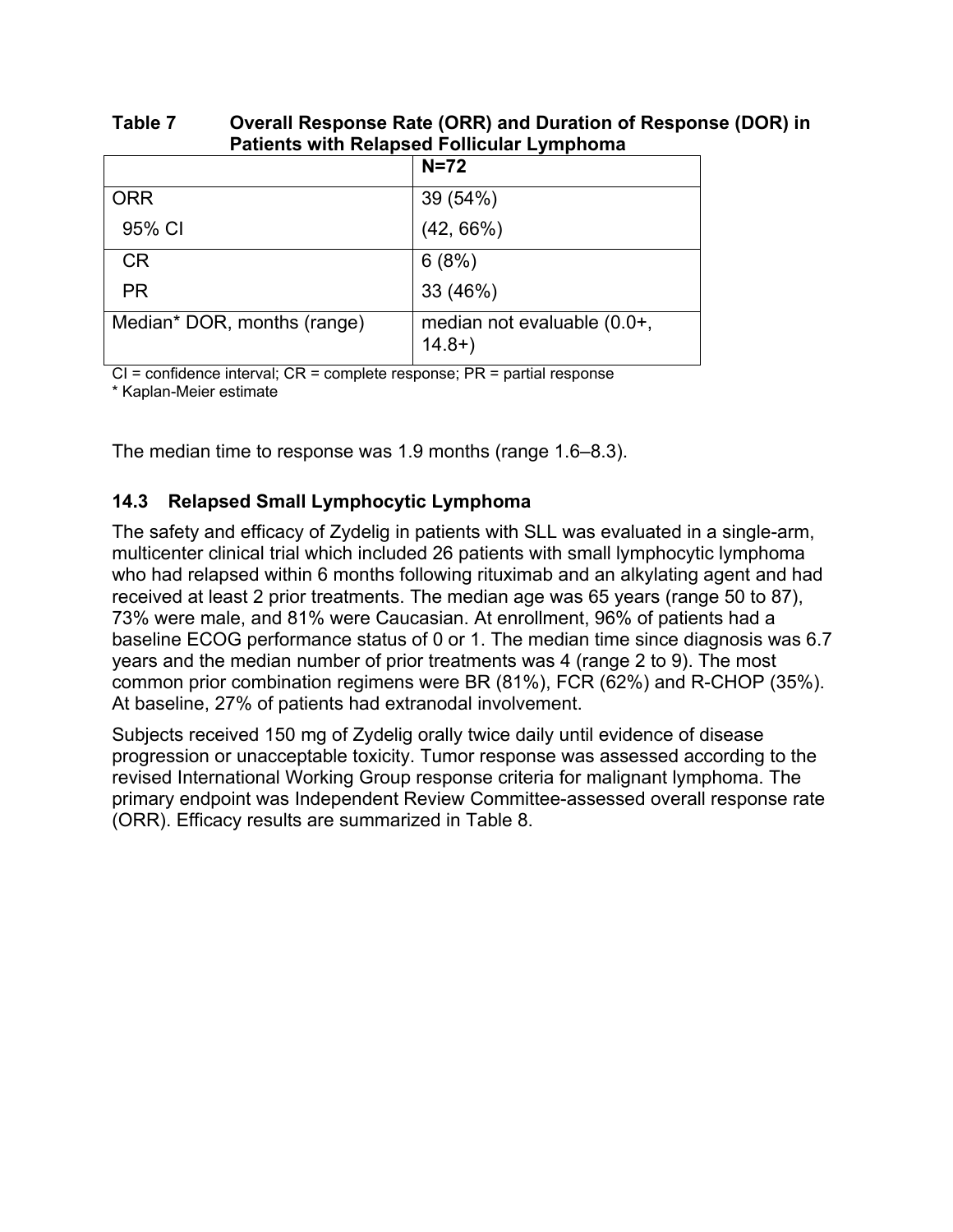#### **Table 8 Overall Response Rate (ORR) and Duration of Response (DOR) in Patients with Relapsed Small Lymphocytic Lymphoma**

|                             | $N=26$              |
|-----------------------------|---------------------|
| <b>ORR</b>                  | 15 (58%)            |
| 95% CI                      | (37, 77%)           |
| <b>CR</b>                   | O                   |
| <b>PR</b>                   | 15 (58%)            |
| Median* DOR, months (range) | $11.9(0.0+, 14.7+)$ |

CI = confidence interval; CR = complete response; PR = partial response

\* Kaplan-Meier estimate

The median time to response was 1.9 months (range 1.6–8.3).

### **16 HOW SUPPLIED/STORAGE AND HANDLING**

Zydelig tablets supplied as follows:

| <b>Tablet</b><br><b>Strength</b> | Package<br>Configuration                                                                                 | <b>NDC No.</b> | <b>Description of Tablet;</b><br><b>Debossed on Tablet</b>               |
|----------------------------------|----------------------------------------------------------------------------------------------------------|----------------|--------------------------------------------------------------------------|
| 150 mg                           | High density<br>polyethylene (HDPE)<br>bottle with a polyester                                           | 61958-1702-1   | Oval shaped; pink; "150"<br>on one side and "GSI" on<br>the other side   |
| $100$ mg                         | fiber coil, capped with a<br>child-resistant closure.<br>Each bottle contains 60<br>film-coated tablets. | 61958-1701-1   | Oval-shaped; orange;<br>"100" on one side and<br>"GSI" on the other side |

Store between 20–30 °C (68–86 °F) with excursions permitted 15–30 ºC (59–86 ºF).

- Dispense only in original container.
- Do not use if seal over bottle opening is broken or missing.

# **17 PATIENT COUNSELING INFORMATION**

Advise the patient to read the FDA-approved patient labeling (Medication Guide).

Physicians and health care professionals are advised to discuss the following with patients prior to treatment with Zydelig:

x **Hepatotoxicity**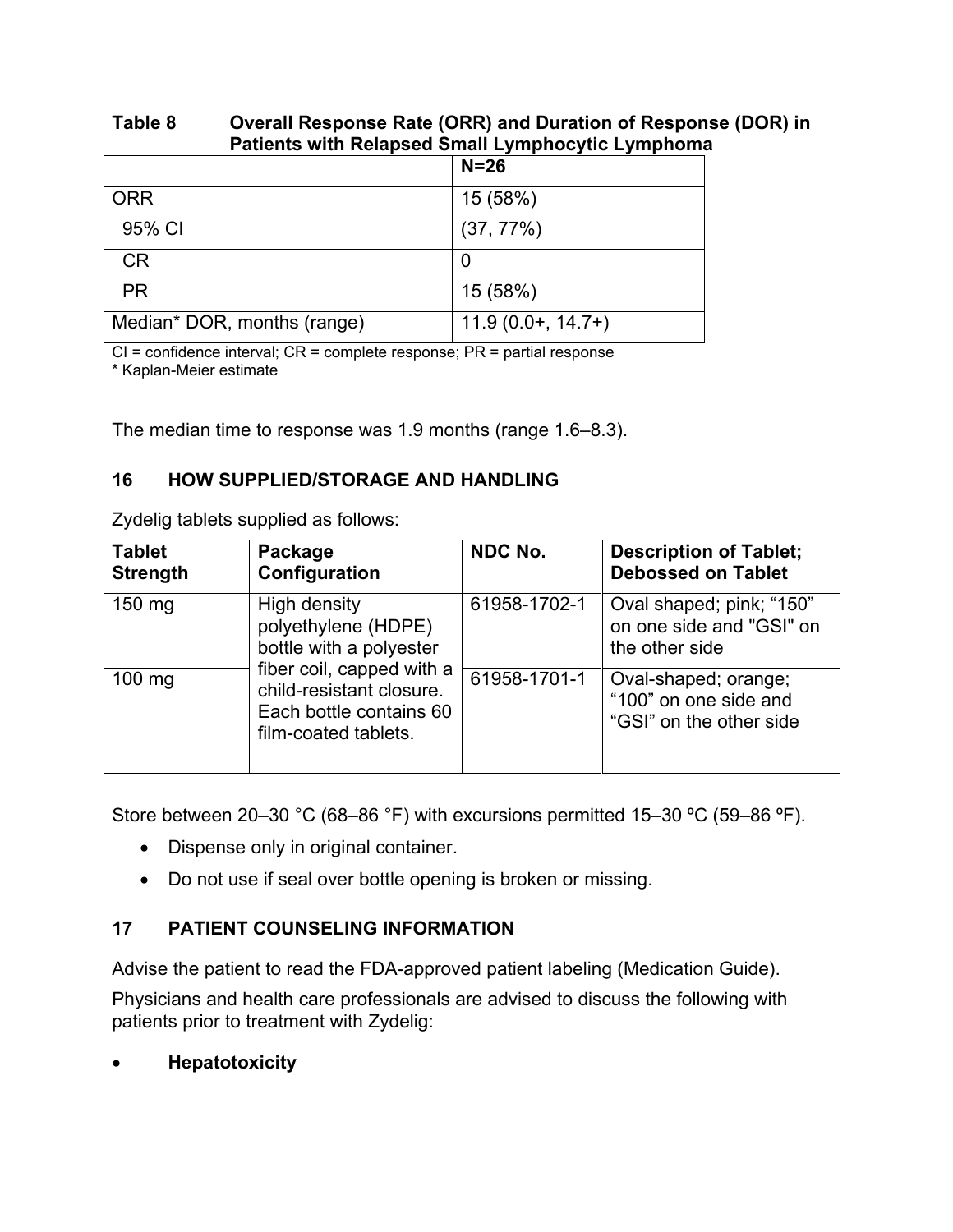Advise patients that Zydelig can cause significant elevations in liver enzymes, and that serial testing of serum liver tests (ALT, AST, and bilirubin) are recommended while taking Zydelig *[see Warnings and Precautions (5.1*)*].* Advise patients to report symptoms of liver dysfunction including jaundice, bruising, abdominal pain, or bleeding.

# x **Severe Diarrhea or Colitis**

Advise patients that Zydelig may cause severe diarrhea or colitis and to notify their healthcare provider immediately if the number of bowel movements in a day increases by six or more *[see Warnings and Precautions (5.2)].*

### **Pneumonitis**

Advise patients of the possibility of pneumonitis, and to report any new or worsening respiratory symptoms including cough or dyspnea *[see Warnings and Precautions (5.3)].*

# **Intestinal Perforation**

Advise patients of the possibility for intestinal perforation and to notify their healthcare provider immediately if they experience severe abdominal pain *[see Warnings and Precautions (5.4)].*

# **Severe Cutaneous Reactions**

Advise patients that Zydelig may cause severe cutaneous reactions and to notify their healthcare provider immediately if they develop a severe skin reaction *[see Warnings and Precautions (5.5)].*

# x **Anaphylaxis**

Advise patients that anaphylaxis can occur during treatment with Zydelig and to notify their healthcare provider immediately if they experience symptoms of anaphylaxis *[see Warnings and Precautions (5.6)].*

# x **Neutropenia**

Advise patients of the need for periodic monitoring of blood counts. Advise patients to notify their healthcare provider immediately if they develop a fever or any signs of infection *[see Warnings and Precautions (5.7)].*

# **Pregnancy and Nursing**

Advise women of the potential hazard to the fetus and to avoid pregnancy during treatment with Zydelig. If contraceptive methods are being considered, advise to use adequate contraception during therapy and for at least one month after completing therapy. Also advise patients not to breastfeed while taking Zydelig *[see Warnings and Precautions (5.8) and Use in Specific Populations (8.1, 8.3, and 8.6)].*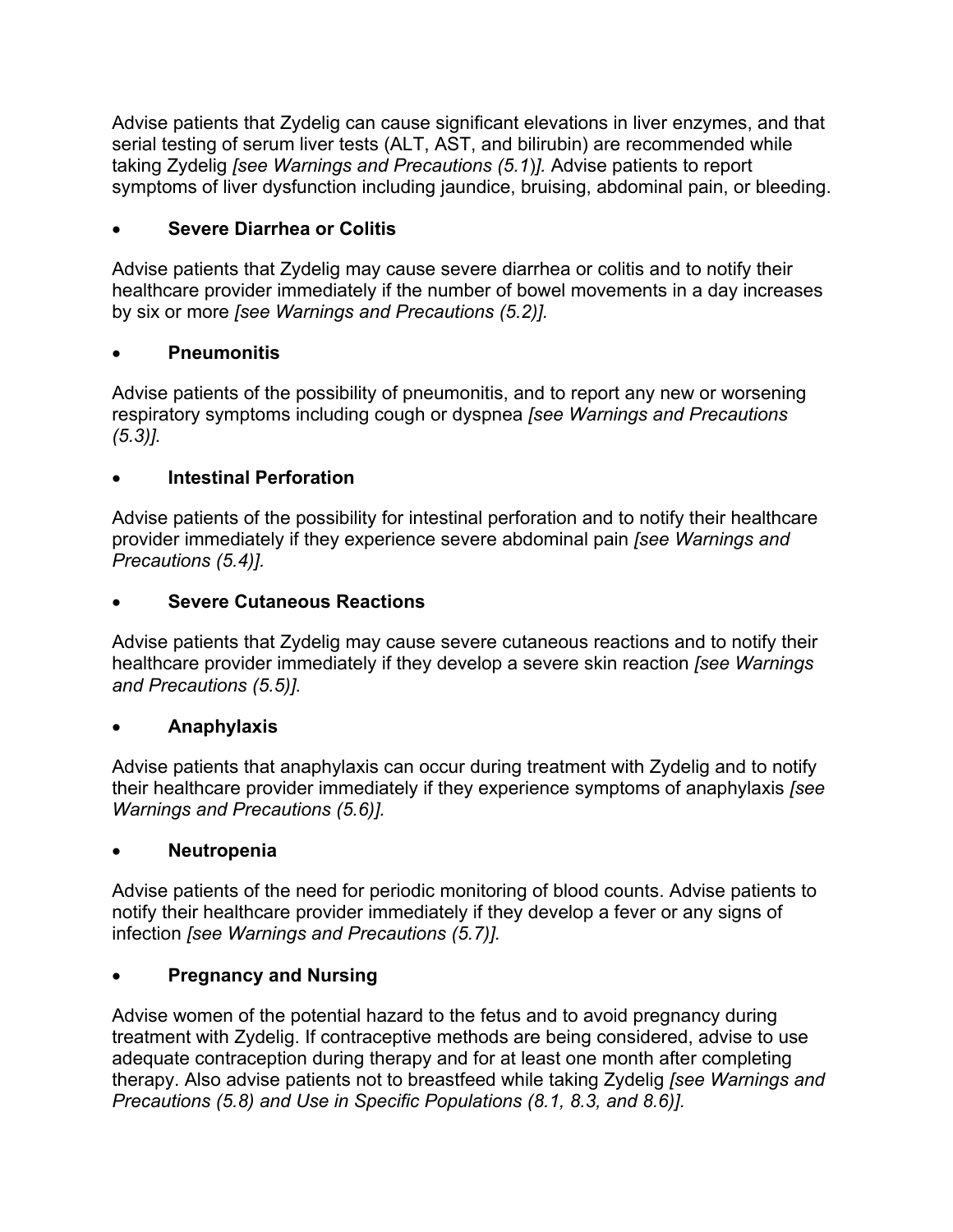#### **Instructions for Taking Zydelig**

Advise patients to take Zydelig exactly as prescribed and not to change their dose or to stop taking Zydelig unless they are told to do so by their healthcare provider. Zydelig may be taken with or without food. Zydelig tablets should be swallowed whole. Advise patients that if a dose of Zydelig is missed by less than 6 hours, to take the missed dose right away and take the next dose as usual. If a dose of Zydelig is missed by more than 6 hours, advise patients to wait and take the next dose at the usual time.

Manufactured and distributed by:

Gilead Sciences, Inc.

Foster City, CA 94404

GSI and Zydelig are trademarks or registered trademarks of Gilead Sciences, Inc., or its related companies. All other trademarks referenced herein are the property of their respective owners.

©2014 Gilead Sciences, Inc. All rights reserved.

205858-GS-000-PI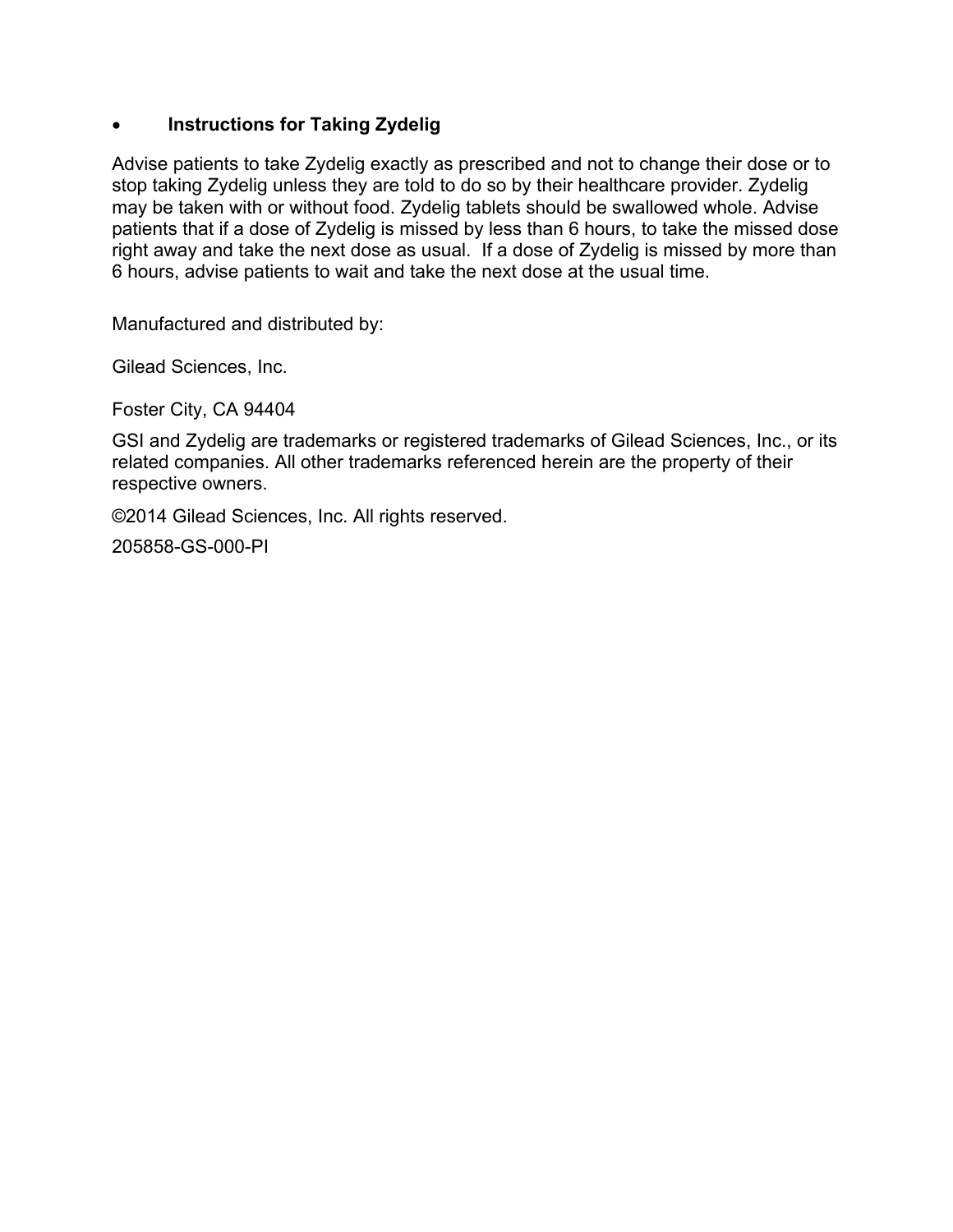#### **MEDICATION GUIDE ZYDELIG® (zye-DEL-ig) (idelalisib) tablets**

Read this Medication Guide before you start taking Zydelig and each time you get a refill. There may be new information. This Medication Guide does not take the place of talking with your doctor about your medical condition or treatment.

#### **What is the most important information I should know about Zydelig?**

#### **Zydelig can cause serious side effects that can lead to death, including:**

- Liver problems. Your doctor will do blood tests before and during your treatment with Zydelig to check for liver problems. Tell your doctor right away if you get any of the following symptoms of liver problems:
	- yellowing of your skin or the white part of your eyes (jaundice)
	- dark or brown (tea colored) urine
	- pain in the upper right side of your stomach area (abdomen)
	- bleeding or bruising more easily than normal
- Severe diarrhea. Diarrhea is common with Zydelig and can sometimes be severe. Tell your doctor right away if the number of bowel movements you have in a day increases by six or more. Ask your doctor about medicines you can take to treat your diarrhea.
- • **Lung or breathing problems.** Your doctor may do tests to check your lungs if you have breathing problems during treatment with Zydelig. Tell your doctor right away if you get new or worsening cough, shortness of breath, difficulty breathing, or wheezing.
- Tear in intestinal wall (perforation). Tell your doctor or get medical help right away if you get new or worsening stomach area (abdomen) pain, chills, fever, nausea, or vomiting.

If you have any of the above serious side effects during treatment with Zydelig, your doctor may completely stop your treatment, stop your treatment for a period of time, or change your dose of Zydelig.

#### See "**What are the possible side effects of Zydelig?**" for more information about side effects.

#### **What is Zydelig?**

Zydelig is a prescription medicine used to treat people with:

- **Chronic Lymphocytic Lymphoma (CLL)** in combination with rituximab when CLL comes back after prior cancer treatment when rituximab treatment alone may be used due to other health problems.
- **Follicular B-cell non-Hodgkin Lymphoma (FL)** when the disease has come back after treatment with at least two prior medicines.
- **Small Lymphocytic Lymphoma (SLL)** when the disease comes back after treatment with at least two prior medicines.

It is not known if Zydelig is safe and effective in children less than 18 years of age.

#### **What should I tell my doctor before taking Zydelig? Before taking Zydelig, tell your doctor about all of your medical conditions, including if you:**

- have liver problems
- have lung or breathing problems
- are pregnant or plan to become pregnant. Zydelig may harm your unborn baby. Females who are able to become pregnant should use effective birth control (contraception) during treatment with Zydelig and for 1 month after stopping treatment. Talk to your doctor about birth control methods that may be right for you. Tell your doctor right away if you become pregnant during treatment with Zydelig.
- are breastfeeding or plan to breastfeed. It is not known if Zydelig passes into your breast milk. You and your doctor should decide if you will take Zydelig or breastfeed. You should not do both.

**Tell your doctor about all the medicines you take,** including prescription and over-the-counter medicines, vitamins, and herbal supplements. Zydelig and certain other medicines may affect each other. Know the medicines you take. Keep a list of your medicines and show it to your doctor and pharmacist when you get a new medicine.